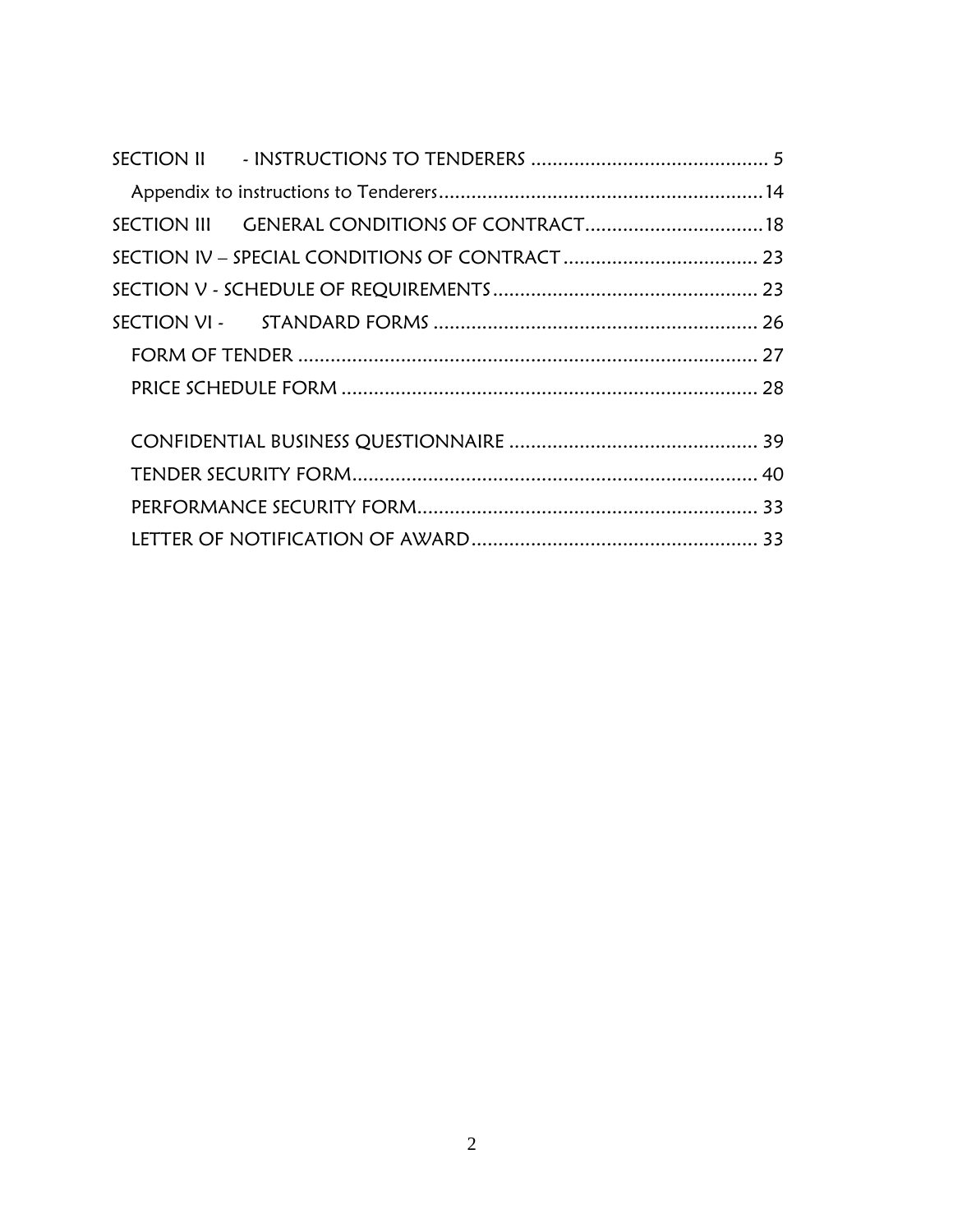# SECTION I INVITATION FOR TENDER

# Date: 1<sup>st</sup> October 2019

### TENDER No. PSC/08/2019-2020 TENDER FOR PROVISION OF EMPLOYEES GROUP PERSONAL ACCIDENT AND WORK INJURY BENEFITS COVER.

- 1.1 The Public Service Commission (PSC) invites sealed tenders from eligible candidates for provision of Employee Group Personal Accident (GPA) and Work Injury Benefits (WIBA) cover for a period of 12 months from date of award and renewable annually subject to satisfactory performance.
- 1.2 Interested and eligible candidates may obtain further information from and inspect the tender documents at Procurement Office Room 05, Public Service Commission House ground floor, during normal office working hours or downloaded free of charge from the PSC website or National Treasury supplier's portal. Alternatively the Tender document can be obtained from procurement office Room 05 on ground floor upon payment of non-refundable fee of Kshs.1000/ at cash office during normal working hours.
- 1.3 Completed tender documents are to be enclosed in plain sealed envelopes, marked with the tender number and name and be deposited in the Tender Box at Public Service Commission, Nairobi, to be received on or before Tuesday, 15<sup>th</sup> October 2019 at 11. 00a.m
- 1.4 Tenders will be opened immediately thereafter in the presence of the tenderers or their representatives who choose to attend the opening at Public Service Commission, Nairobi.

# Secretary/CEO PUBLIC SERVICE COMMISSION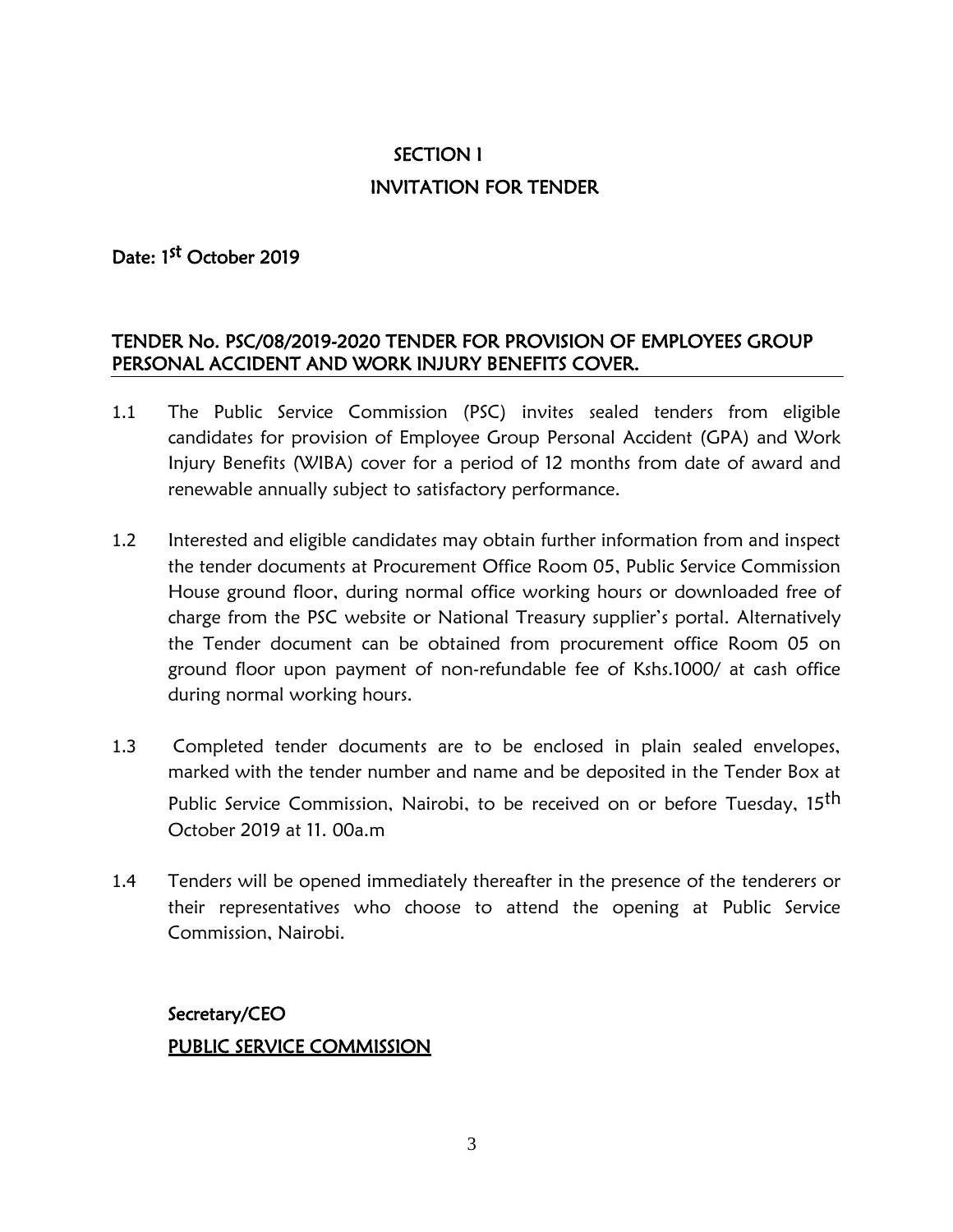# <span id="page-3-0"></span>SECTION II - INSTRUCTION TO TENDERERS

# TABLE OF CLAUSES

Page

| 2.1.  |                                                                    |
|-------|--------------------------------------------------------------------|
| 2.2   |                                                                    |
| 2.3   |                                                                    |
| 2.4   |                                                                    |
| 2.5   |                                                                    |
| 2.6   |                                                                    |
| 2.7.  |                                                                    |
| 2.8.  |                                                                    |
| 2.9.  |                                                                    |
| 2.10. |                                                                    |
| 2.11. |                                                                    |
| 2.12. |                                                                    |
| 2.13. |                                                                    |
| 2.14. |                                                                    |
| 2.15  |                                                                    |
| 2.16. |                                                                    |
| 2.17. |                                                                    |
| 2.19  |                                                                    |
| 2.20  |                                                                    |
| 2.21. |                                                                    |
| 2.22. |                                                                    |
| 2.23. |                                                                    |
| 2.24  |                                                                    |
| 2.25  |                                                                    |
| 2.26. | Procuring entity's Right to accept or Reject any or all Tenders 13 |
| 2.27  |                                                                    |
| 2.28  |                                                                    |
| 2.29  |                                                                    |
| 2.30  |                                                                    |

4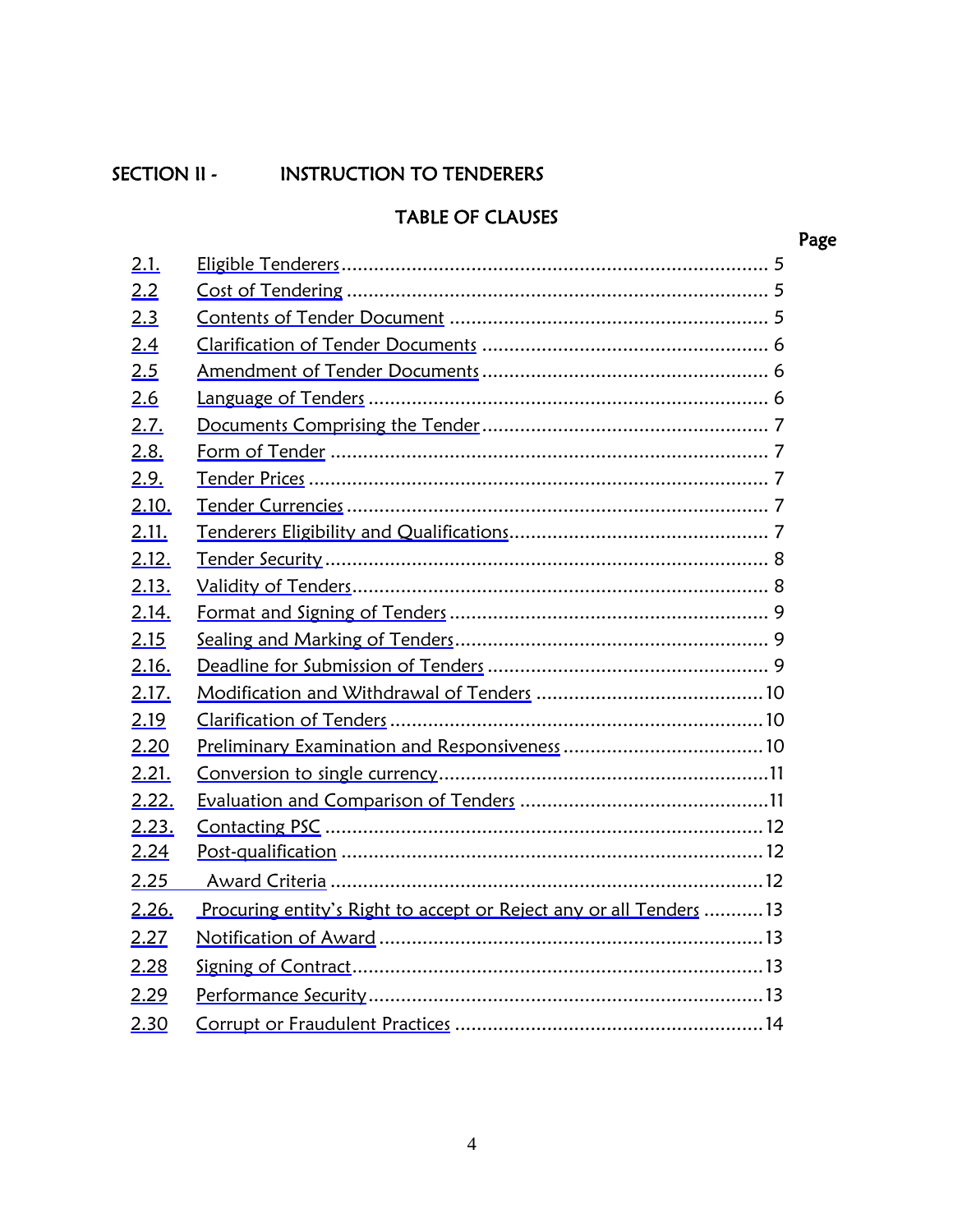## SECTION II - INSTRUCTIONS TO TENDERERS

### <span id="page-4-0"></span>**2.1.** Eligible Tenderers

- 2.1.1 This Invitation for Tenders is open to all tenderers eligible as described in the Appendix to Instructions to Tenderers. Successful tenderers shall provide the services for the stipulated duration from the date of commencement (hereinafter referred to as the term) specified in the tender documents.
- 2.1.2 PSC employees, committee members, board members and their relatives (spouse and children) are not eligible to participate in the tender unless where specially allowed under the Act.
- 2.1.3 Tenderers shall provide the qualification information statement that the tenderer (including all members of a joint venture and subcontractors) is not associated, or have been associated in the past, directly or indirectly, with a firm or any of its affiliates which have been engaged by PSC to provide consulting services for the preparation of the design, specifications, and other documents to be used for the procurement of the services under this Invitation for tenders.
- 2.1.4 Tenderers involved in the corrupt or fraudulent practices or debarred from participating in public procurement shall not be eligible.

### <span id="page-4-1"></span>**2.2** Cost of Tendering

- 2.2.1 The Tenderer shall bear all costs associated with the preparation and submission of its tender, and PSC will in no case be responsible or liable for those costs. Regardless of the conduct or outcome of the tendering process
- 2.2.2 PSC shall allow the tenderer to review the tender document free of charge before purchase.

### <span id="page-4-2"></span>**2.3** Contents of Tender Document

- 2.3.1 The tender documents comprise the documents listed below, and addenda issued in accordance with clause 2.5 of these instructions to tenderers.
	- (i) Instructions to Tenderers
	- (ii) General Conditions of Contract
	- (iii) Special Conditions of Contract
	- (iv) Schedule of Requirements
	- (v) Details of Insurance Cover
	- (vi) Form of Tender
	- (vii) Price Schedules
	- (viii) Contract Form
	- (ix) Confidential Business Questionnaire Form
	- (x) Tender security Form
	- (xi) Performance security Form
	- (xii) Declaration Form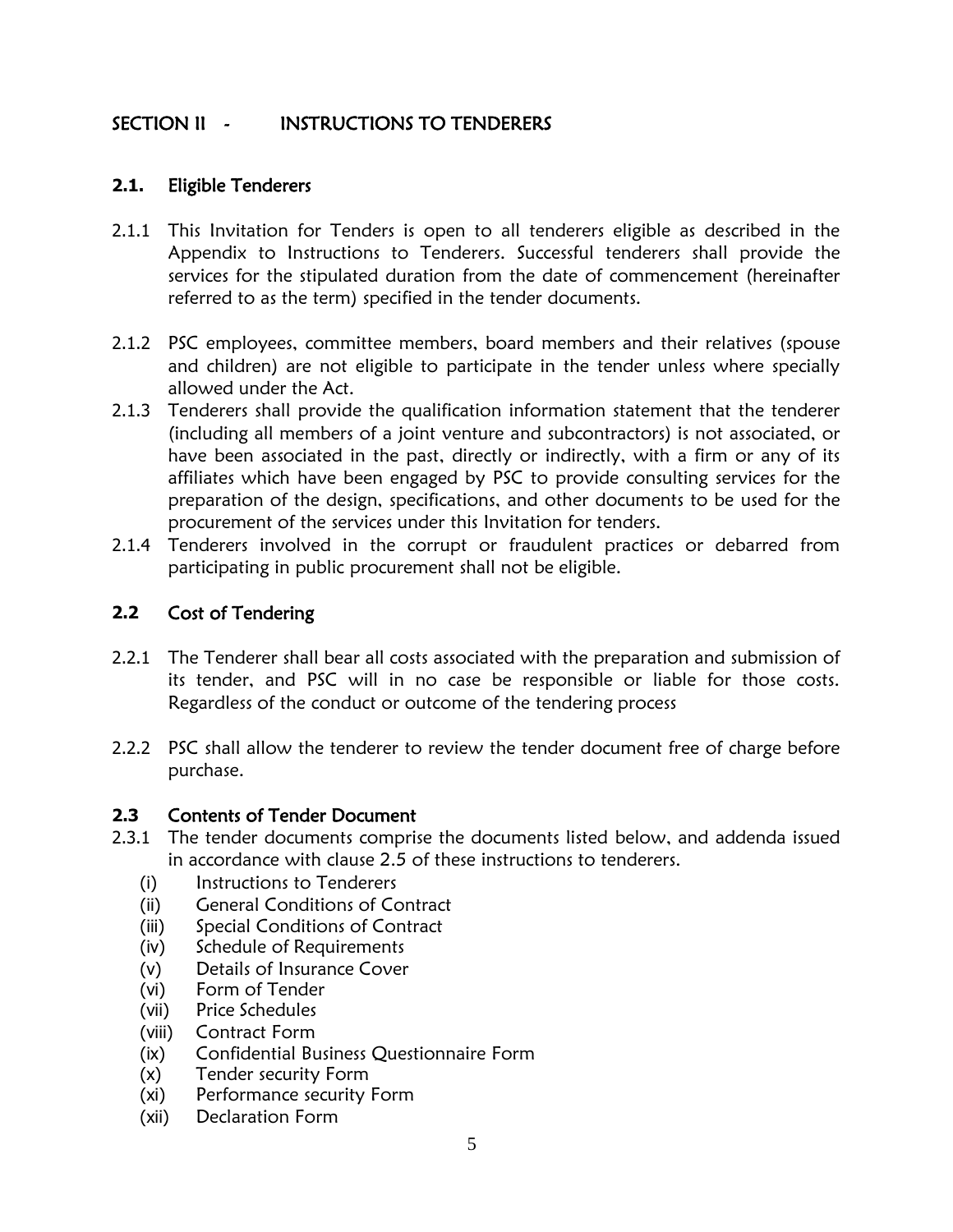2.3.2 The Tenderer is expected to examine all instructions, forms, terms and specification in the tender documents. Failure to furnish all information required by the tender documents or to submit a tender not substantially responsive to the tender documents in every respect will be at the tenderers risk and may result in the rejection of its tender.

### <span id="page-5-0"></span>**2.4** Clarification of Tender Documents

- 2.4.1 A Candidate making inquiries of the tender documents may notify PSC by post, fax or by email at PSC address indicated in the Invitation for tenders. PSC will respond in writing to any request for clarification of the tender documents, which it receives not later than seven (7) days prior to the deadline for the submission of the tenders, prescribed by PSC Written copies of the Procuring entities response (including an explanation of the query but without identifying the source of inquiry) will be sent to all candidates who have received the tender documents.
- 2.4.2 PSC shall reply to any clarifications sought by the tenderer within 3 days of receiving the request to enable the tenderer to make timely submission of its tender.
- 2.4.3 Preference where allowed in the evaluation of tenders shall not exceed 15%

### <span id="page-5-1"></span>**2.5** Amendment of Tender Documents

- 2.5.1 At any time prior to the deadline for submission of tenders, PSC, for any reason, whether at its own initiative or in response to a clarification requested by a prospective tenderer, may modify the tender documents by issuing an addendum.
- 2.5.2 All prospective tenderers who have obtained the tender documents will be notified of the amendment by post, fax or email and such amendment will be binding on them.
- 2.5.3 In order to allow prospective tenderers reasonable time in which to take the amendment into account in preparing their tenders, PSC at its discretion, may extend the deadline for the submission of tenders.

### <span id="page-5-2"></span>**2.6** Language of Tenders

2.6.1 The tender prepared by the tenderer, as well as all correspondence and documents relating to the tender exchanged by the tenderer and PSC shall be written in English language. Any printed literature furnished by the tenderer may be written in another language provided they are accompanied by an accurate English translation of the relevant passages in which case, for purposes of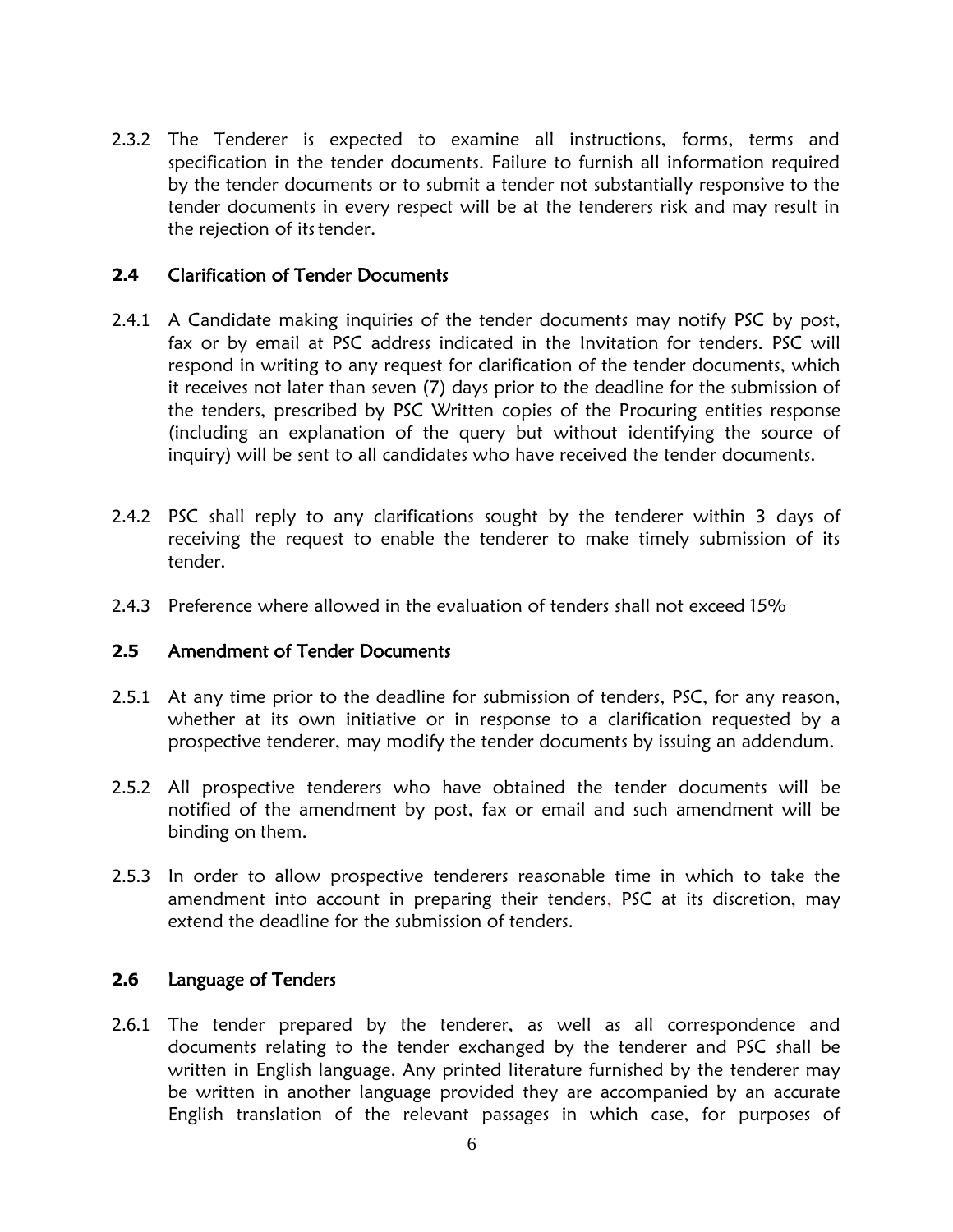interpretation of the tender, the English translation shall govern.

### <span id="page-6-0"></span>**2.7.** Documents Comprising the Tender

- 2.7.1 The tender prepared by the tenderer shall comprise the following components:
	- (a) A Tender Form and a Price Schedule completed in accordance with paragraph 2.8, 2.9 and 2.10 below
	- (b) Documentary evidence established in accordance with paragraph 2.1.2 that the tenderer is eligible to tender and is qualified to perform the contract if its tender is accepted;
	- (c) Tender security furnished in accordance with paragraph 2.12 (if applicable)
	- (d) Declaration Form.

## <span id="page-6-1"></span>**2.8.** Form of Tender

2.8.1 The tenderer shall complete the Tender Form and the Price Schedule furnished in the tender documents, indicating the services to be provided.

### <span id="page-6-2"></span>**2.9.** Tender Prices

- 2.9.1 The tenderer shall indicate on the form of tender and the appropriate Price Schedule the unit prices and total tender price of the services it proposes to provide under the contract.
- 2.9.2 Prices indicated on the Price Schedule shall be the cost of the services quoted including all customs duties and VAT and other taxes payable.
- 2.9.3 Prices quoted by the tenderer shall remain fixed during the Term of the contract unless otherwise agreed by the parties. A tender submitted with an adjustable price quotation will be treated as non-responsive and will be rejected, pursuant to paragraph 2.20.5

### <span id="page-6-3"></span>**2.10.** Tender Currencies

2.10.1 Prices shall be quoted in Kenya Shillings

### <span id="page-6-4"></span>**2.11.** Tenderers Eligibility and Qualifications

- 2.11.1 Pursuant to paragraph 2.1 the tenderer shall furnish, as part of its tender, documents establishing the tenderers eligibility to tender and its qualifications to perform the contract if it's tender is accepted.
- 2.11.2 The documentary evidence of the tenderer's qualifications to perform the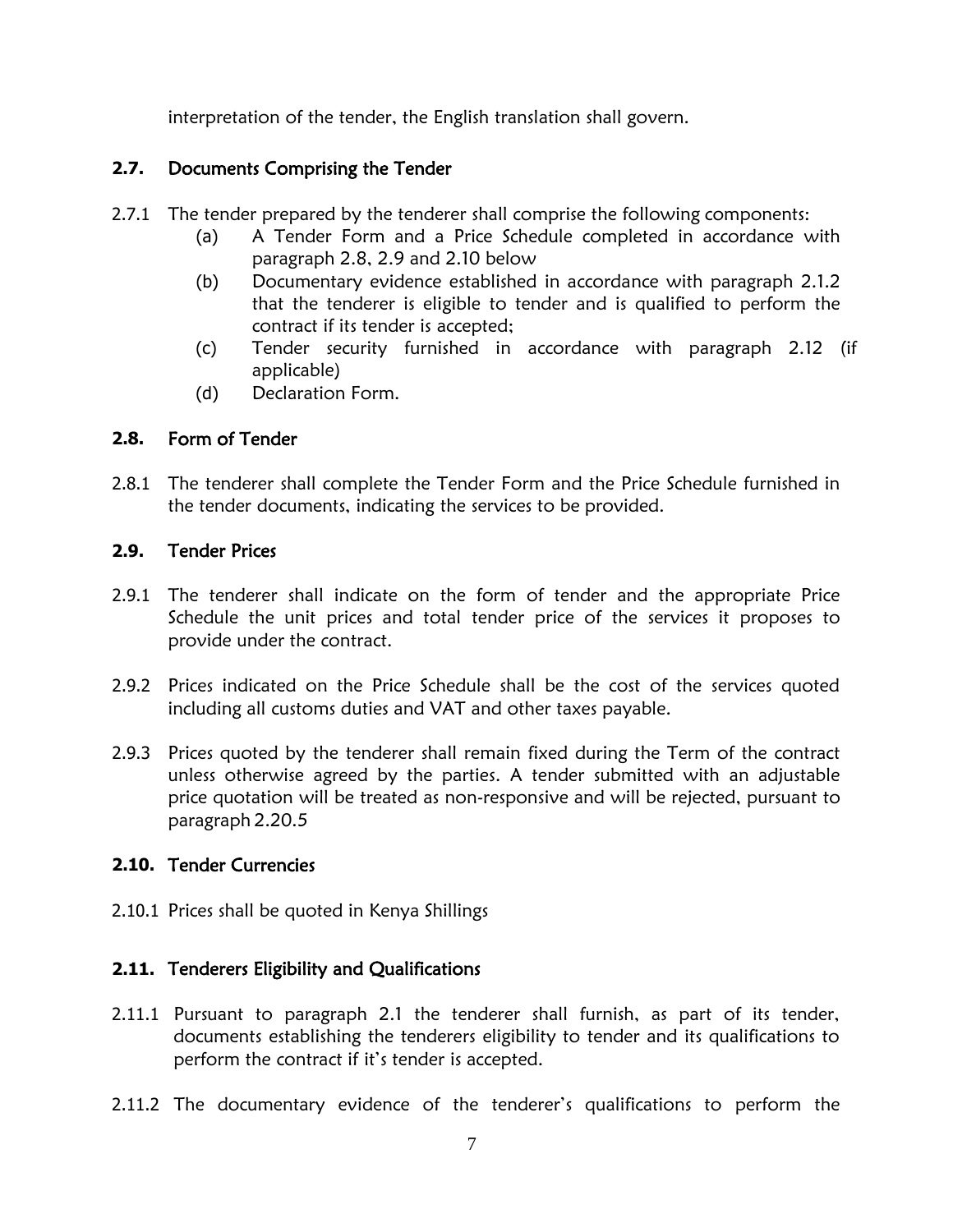contract if its tender is accepted shall establish to PSC's satisfaction that the tenderer has the financial and technical capability necessary to perform the contract.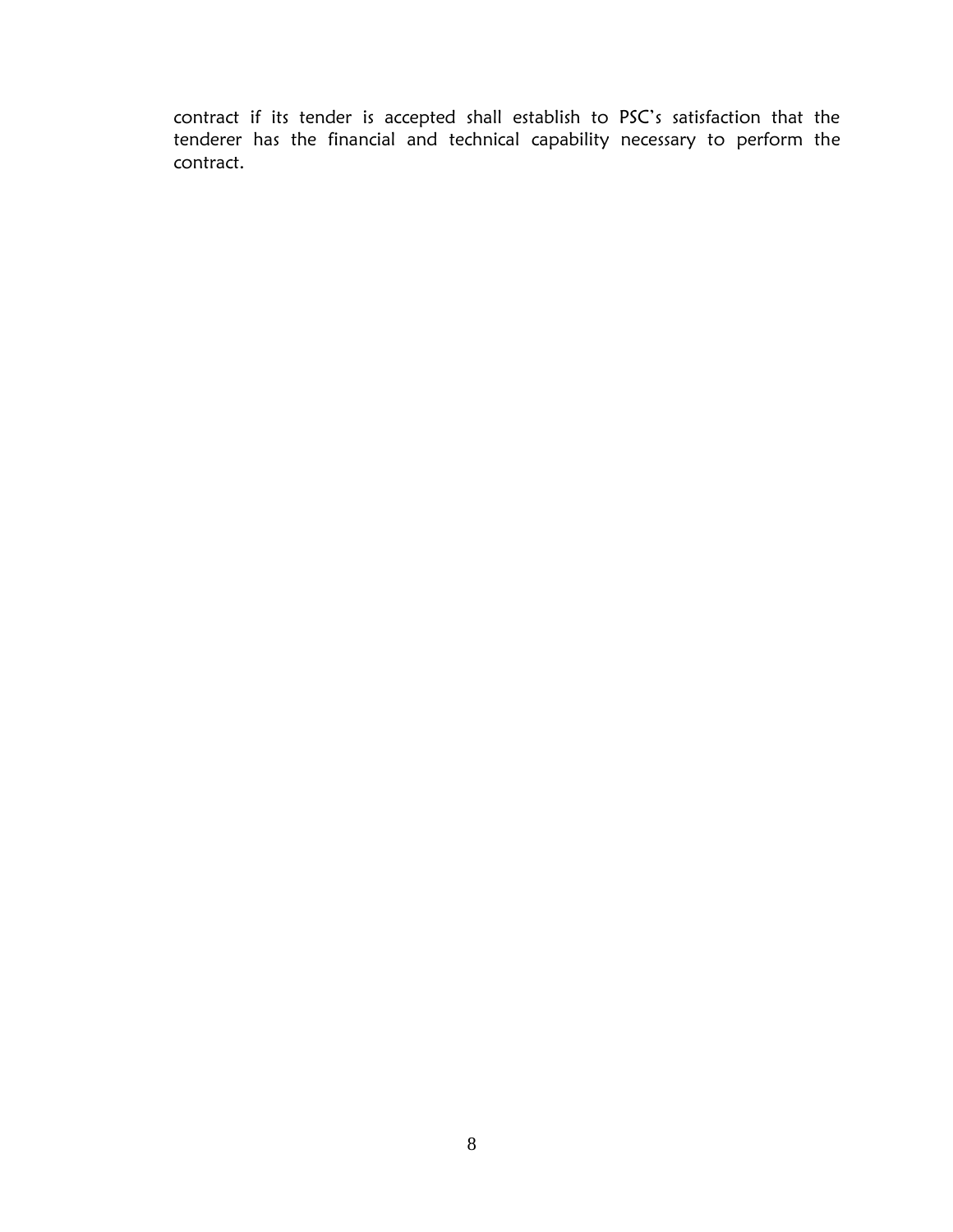### <span id="page-8-0"></span>**2.12.** Tender Security

- 2.12.1 The tenderer shall furnish, as part of its tender, a tender security for the amount and form specified in the Appendix to Instructions to Tenderers.
- 2.12.2 The tender security is required to protect PSC against the risk of Tenderer's conduct which would warrant the security's forfeiture, pursuant to paragraph 2.12.7
- 2.12.3 The tender security shall be denominated in Kenya Shillings or in another freely convertible currency, and shall be in the form
	- A bank guarantee.
	- Such insurance guarantee as approved by the Authority (PPRA).
	- Letter of credit.
- 2.12.4 Any tender not secured in accordance with paragraph 2.12.1. and 2.12.3 shall be rejected by PSC as non-responsive, pursuant to paragraph 2.20.5
- 2.12.5 Unsuccessful Tenderer's tender security will be discharged or returned as promptly as possible but not later than thirty (30) days after the expiration of the period of tender validity
- 2.12.6 The successful Tenderer's tender security will be discharged upon the tenderer signing the contract, pursuant to paragraph 2.29, and furnishing the performance security, pursuant to paragraph 2.30
- 2.12.7 The tender security may be forfeited:
	- (a) if a tenderer withdraws its tender during the period of tender validity.
	- (b) in the case of a successful tenderer, if the tenderer fails:
		- (i) to sign the contract in accordance with paragraph 2.29 or
		- (ii) to furnish performance security in accordance with paragraph 2.30.
	- (c) If the tenderer rejects correction of an arithmetic error in the tender.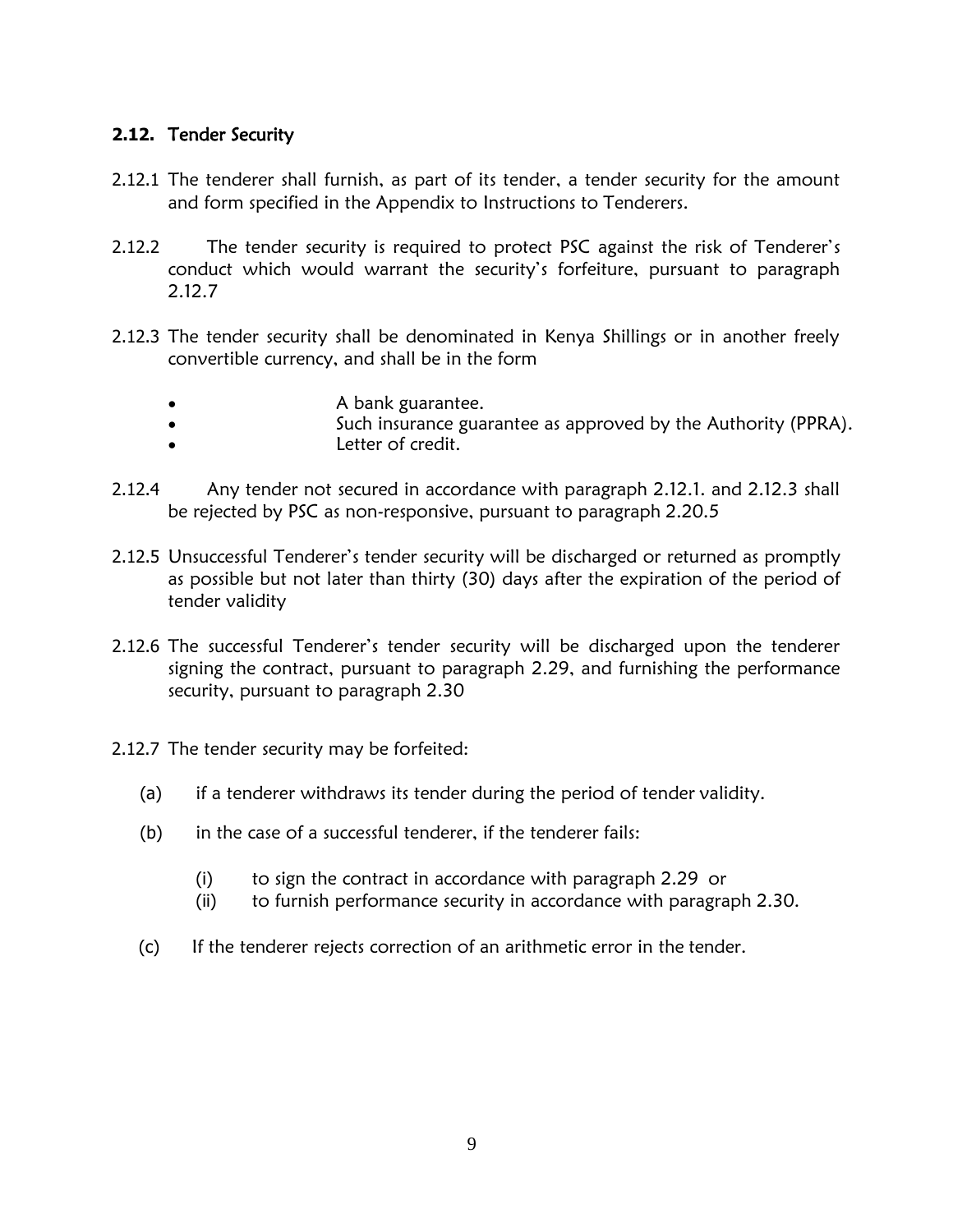### <span id="page-9-0"></span>**2.13.** Validity of Tenders

- 2.13.1 Tenders shall remain valid for 120 days after date of tender opening pursuant to paragraph 2.18. A tender valid for a shorter period shall be rejected by PSC as non- responsive.
- 2.13.2 In exceptional circumstances, PSC may solicit the Tenderer's consent to an extension of the period of validity. The request and the responses thereto shall be made in writing.

The tender security provided under paragraph 2.12 shall also be suitably extended. A tenderer granting the request will not be required nor permitted to modify its tender.

### <span id="page-9-1"></span>**2.14.** Format and Signing of Tenders

- 2.14.1 The tenderer shall prepare original and a copy of the tender, clearly marking each "ORIGINAL TENDER" and "COPY OF TENDER," as appropriate. In the event of any discrepancy between them, the original shall govern.
- 2.14.2 The original and all copies of the tender shall be typed or written in indelible ink and shall be signed by the tenderer or a person or persons duly authorized to bind the tenderer to the contract. All pages of the tender, except for unamended printed literature, shall be initialed by the person or persons signing the tender.
- 2.14.3 The tender shall have no interlineations, erasures, or overwriting except as necessary to correct errors made by the tenderer, in which case such corrections shall be initialed by the person or persons signing the tender.

### <span id="page-9-2"></span>**2.15** Sealing and Marking of Tenders

- 2.15.1 The tenderer shall seal the original and the copy of the tender in separate envelopes, duly marking the envelopes as "ORIGINAL TENDER" and "COPY OF TENDER". The envelopes shall then be sealed in an outer envelope.
- 2.15.2 The inner and outer envelopes shall:
	- (a) Be addressed to PSC at the address given in the Invitation to Tender.
- 2.15.3 Bear tender number and name in the invitation to tender and the words, "DO NOT OPEN BEFORE <mark>Tuesday, 15<sup>th</sup> October, 2019 at 11. 00a.m</mark>
- 2.15.4 The inner envelopes shall also indicate the name and address of the tenderer to enable the tender to be returned unopened in case it is declared "late".
- 2.15.5 If the outer envelope is not sealed and marked as required by paragraph 2.15.2,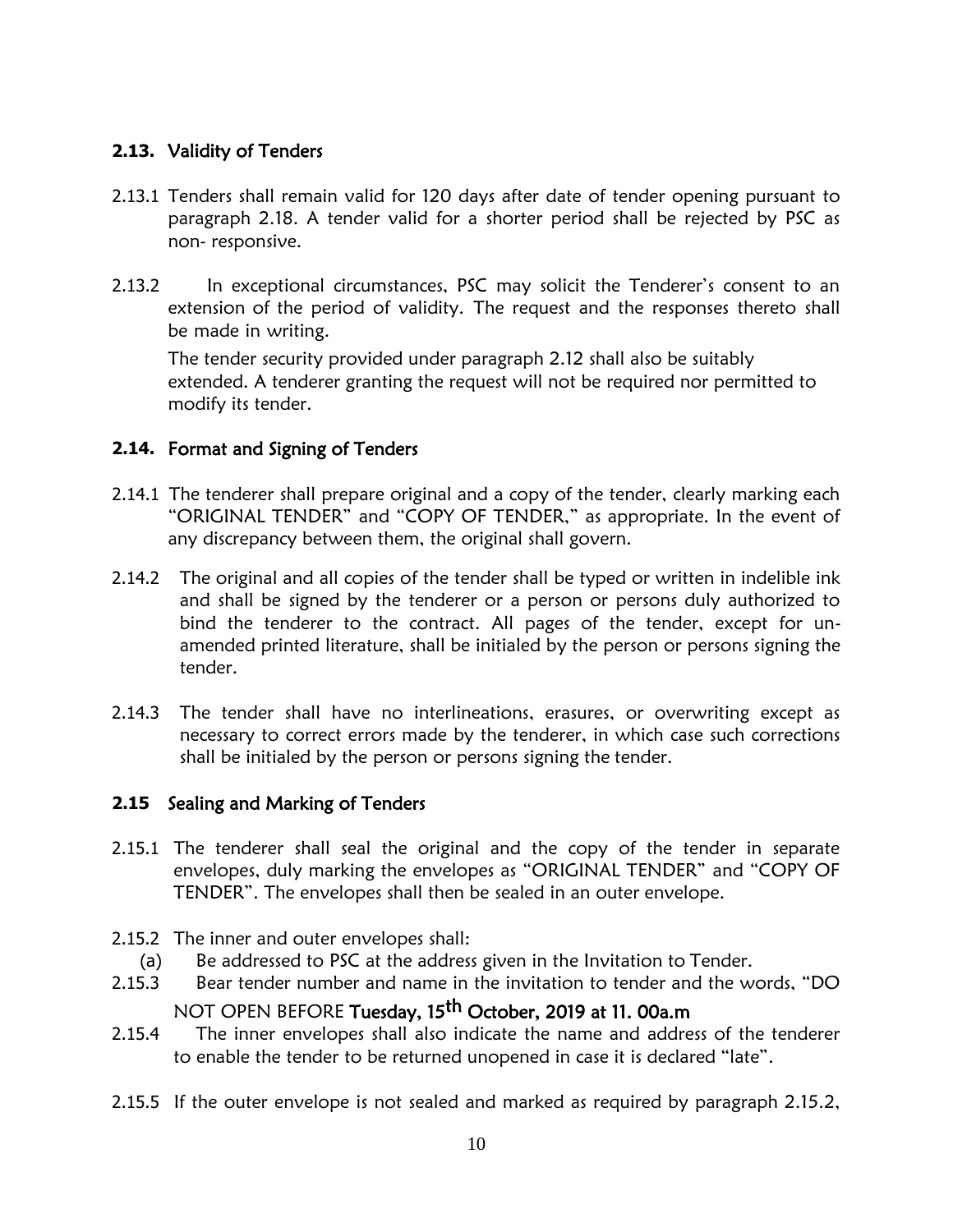PSC will assume no responsibility for the tender's misplacement or premature opening.

### <span id="page-10-0"></span>**2.16.** Deadline for Submission of Tenders

- 2.16.1 Tenders must be received by PSC at the address specified under paragraph 2.15.2 not later than Tuesday 15<sup>th</sup> October, 2019 at 11.00a.m
- 2.16.2 PSC may, at its discretion, extend this deadline for the submission of tenders by amending the tender documents in accordance with paragraph 2.5.3 in which case all rights and obligations of PSC and candidates previously subject to the deadline will thereafter be subject to the deadline as extended.
- 2.16.3 Bulky tenders which will not fit the tender box shall be received by PSC at the Procurement Office.

### <span id="page-10-1"></span>**2.17.** Modification and Withdrawal of Tenders

- 2.17.1 The tenderer may modify or withdraw its tender after the tender's submission, provided that written notice of the modification, including substitution or withdrawal of the tenders, is received by PSC prior to the deadline prescribed for submission of tenders.
- 2.17.2 The tenderer's modification or withdrawal notice shall be prepared, sealed, marked and dispatched in accordance with the provisions of paragraph 2.15. A withdrawal notice may also be sent by fax or email but followed by a signed confirmation copy, postmarked no later than the deadline for submission of tenders.
- 2.17.3 No tender may be modified after the deadline for submission of tenders.
- 2.17.4 No tender may be withdrawn in the interval between the deadline for submission of tenders and the expiration of the period of tender validity. Withdrawal of a tender during this interval may result in the Tenderer's forfeiture of its tender security, pursuant to paragraph 2.12.7.

#### <span id="page-10-2"></span>**2.19** Clarification of Tenders

- 2.19.1 To assist in the examination, evaluation and comparison of tenders PSC may, at its discretion, ask the tenderer for a clarification of its tender. The request for clarification and the response shall be in writing, and no change in the prices or substance of the tender shall be sought, offered, or permitted.
- 2.19.2 Any effort by the tenderer to influence PSC in PSC's tender evaluation, tender comparison or contract award decisions may result in the rejection of the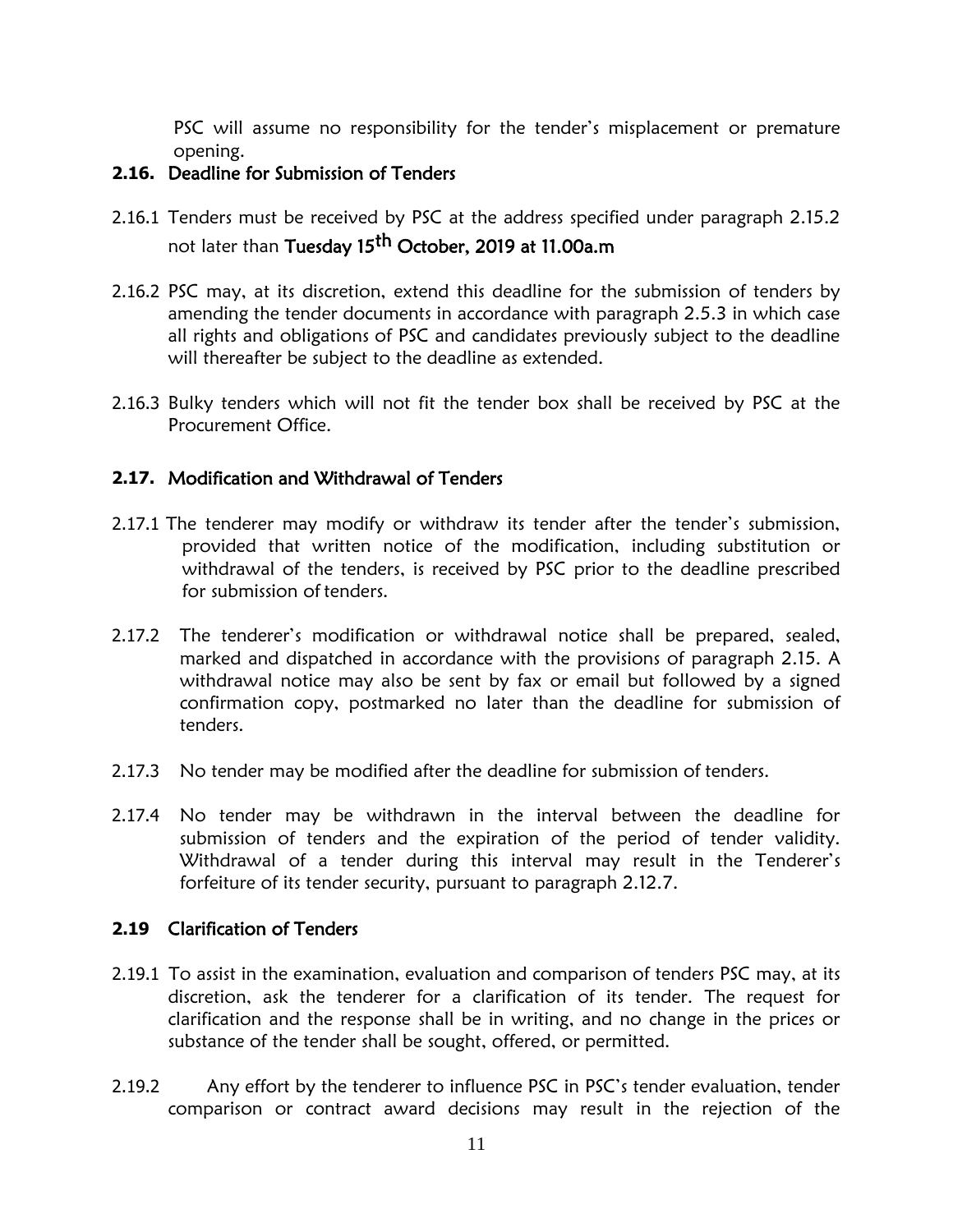tenderers' tender.

### <span id="page-11-0"></span>**2.20** Preliminary Examination and Responsiveness

- 2.20.1 PSC will examine the tenders to determine whether they are complete, whether any computational errors have been made, whether required sureties have been furnished, whether the documents have been properly signed, and whether the tenders are generally in order.
- 2.20.2 Arithmetical errors will be rectified on the following basis. If there is a discrepancy between the unit price and the total price that is obtained by multiplying the unit price and quantity, the unit price shall prevail, and the total price shall be corrected. If the candidate does not accept the correction of the errors, its tender will be rejected, and its tender security forfeited. If there is a discrepancy between words and figures, the amount in words will prevail
- 2.20.3 PSC may waive any minor informality or non-conformity or irregularity in a tender which does not constitute a material deviation provided such waiver does not prejudice or affect the relative ranking of any tenderer.
- 2.20.4 Prior to the detailed evaluation, pursuant to paragraph 2.20, PSC will determine the substantial responsiveness of each tender to the tender documents. For purposes of these paragraphs, a substantially responsive tender is one which conforms to all the terms and conditions of the tender documents without material deviations PSC 's determination of a tender's responsiveness is to be based on the contents of the tender itself without recourse to extrinsic evidence.
- 2.20.5 If a tender is not substantially responsive, it will be rejected by PSC and may not subsequently be made responsive by the tenderer by correction of the nonconformity.

### <span id="page-11-1"></span>**2.21.** Conversion to single currency

2.21.1 Where other currencies are used, PSC will convert those currencies to Kenya Shillings using the selling exchange rate on the date of tender closing provided by the Central Bank of Kenya.

### <span id="page-11-2"></span>**2.22.** Evaluation and Comparison of Tenders

- 2.22.1 PSC will evaluate and compare the tenders which have been determined to be substantially responsive, pursuant to paragraph 2.20
- 2.22.2 PSC's evaluation of a tender will take into account, in addition to the tender price, the following factors, in the manner and to the extent indicated in paragraph 2.22.3.
	- (a) Operational plan proposed in the tender;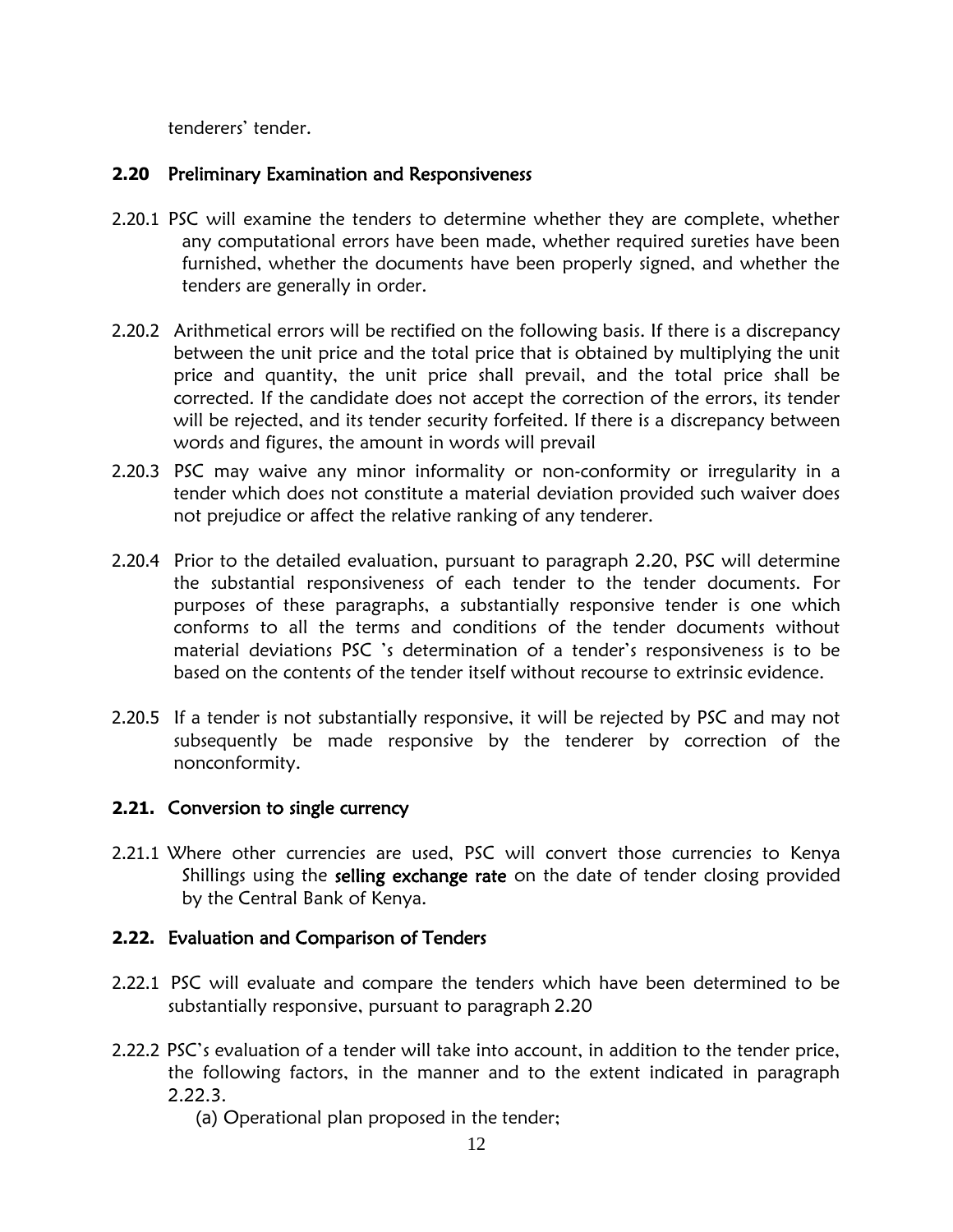- (b) Deviations in payment schedule from that specified in the Special Conditions of Contract
- 2.22.3 Pursuant to paragraph 2.22.2. the following evaluation methods will be applied.
	- (a) Operational Plan
	- (i) PSC requires that the services under the Invitation for Tenders shall be performed at the time specified in the Schedule of Requirements. Tenders offering to perform longer than PSC 's required delivery time will be treated as non-responsive and rejected.
	- (b) Deviation in payment schedule
	- (i) Tenderers shall state their tender price for the payment on schedule outlined in the special conditions of contract. Tenders will be evaluated on the basis of this base price. Tenderers are, however, permitted to state an alternative payment schedule and indicate the reduction in tender price they wish to offer for such alternative payment schedule. PSC may consider the alternative payment schedule offered by the selected tenderer.
- 2.22.4 The tender evaluation committee shall evaluate the tender within 7 days from the date of opening the tender.

### <span id="page-12-0"></span>**2.23.** Contacting PSC

- 2.23.1 Subject to paragraph 2.19 no tenderer shall contact PSC on any matter relating to its tender, from the time of the tender opening to the time the contract is awarded.
- 2.23.2 Any effort by a tenderer to influence PSC in its decisions on tender evaluation, tender comparison, or contract award may result in the rejection of the Tenderers' tender.

### <span id="page-12-1"></span>**2.24** Post-qualification

- 2.24.1 The Procuring entity will verify and determine to its satisfaction whether the tenderer that is selected as having submitted the lowest evaluated responsive tender is qualified to perform the contract satisfactorily.
- 2.24.2 The determination will take into account the tenderer financial and technical capabilities. It will be based upon an examination of the documentary evidence of the tenderers qualifications submitted by the tenderer, pursuant to paragraph 2.11.2, as well as such other information as PSC deems necessary and appropriate
- 2.24.3 An affirmative determination will be a prerequisite for award of the contract to the tenderer. A negative determination will result in rejection of the Tenderer's tender, in which event PSC will proceed to the next lowest evaluated tender to make a similar determination of that Tenderer's capabilities to perform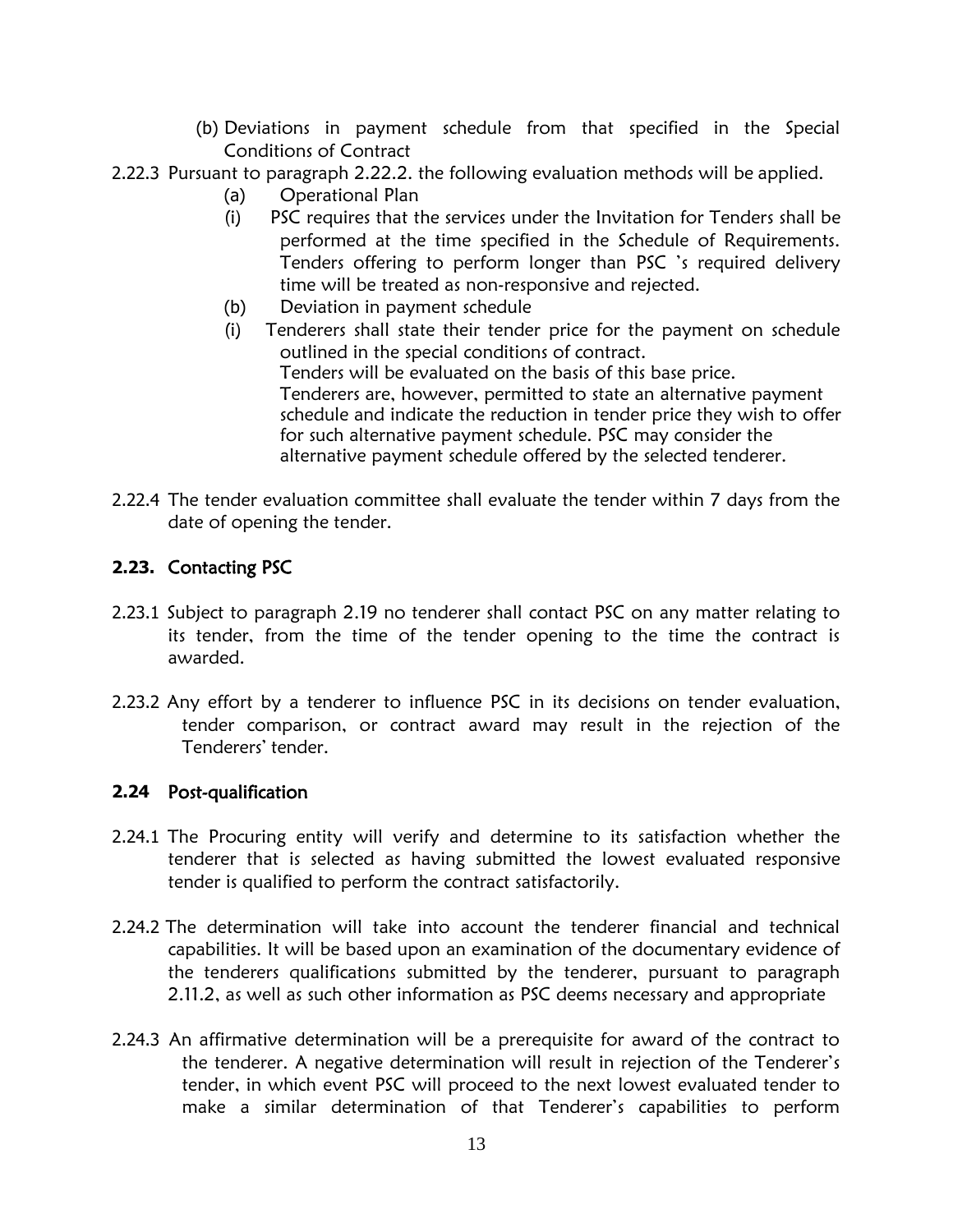satisfactorily.

### <span id="page-13-0"></span>**2.25** Award Criteria

- 2.25.1 Subject to paragraph 2.29 PSC will award the contract to the successful tenderer whose tender has been determined to be substantially responsive and has been determined to be the lowest evaluated tender, provided further that the tenderer is determined to be qualified to perform the contract satisfactorily.
- 2.25.2 To qualify for contract awards, the tenderer shall have the following:-
	- (a) Necessary qualifications, capability experience, services, equipment and facilities to provide what is being procured.
	- (b) Legal capacity to enter into a contract for procurement
	- (c) Shall not be insolvent, in receivership, bankrupt or in the process of being wound up and is not the subject of legal proceedings relating to the foregoing.
	- (d) Shall not be debarred from participating in public procurement.

### <span id="page-13-1"></span>**2.26.** Procuring entity's Right to accept or Reject any or all Tenders

- 2.26.1 PSC reserves the right to accept or reject any tender, and to annul the tendering process and reject all tenders at any time prior to contract award, without thereby incurring any liability to the affected tenderer or tenderers or any obligation to inform the affected tenderer or tenderers of the grounds for PSC's action. If PSC determines that none of the tenders is responsive, PSC shall notify each tenderer who submitted a tender.
- 2.26.2 PSC shall give prompt notice of the termination to the tenderers and on request give its reasons for termination within 14 days of receiving the request from any tenderer.
- 2.26.3 A tenderer who gives false information in the tender document about its qualification or who refuses to enter into a contract after notification of contract award shall be considered for debarment from participating in future public procurement.

### <span id="page-13-2"></span>**2.27** Notification of Award

- 2.27.1 Prior to the expiration of the period of tender validity, PSC will notify the successful tenderer in writing that its tender has been accepted.
- 2.27.2 The notification of award will signify the formation of the contract subject to the signing of the contract between the tenderer and PSC pursuant to clause 2.9.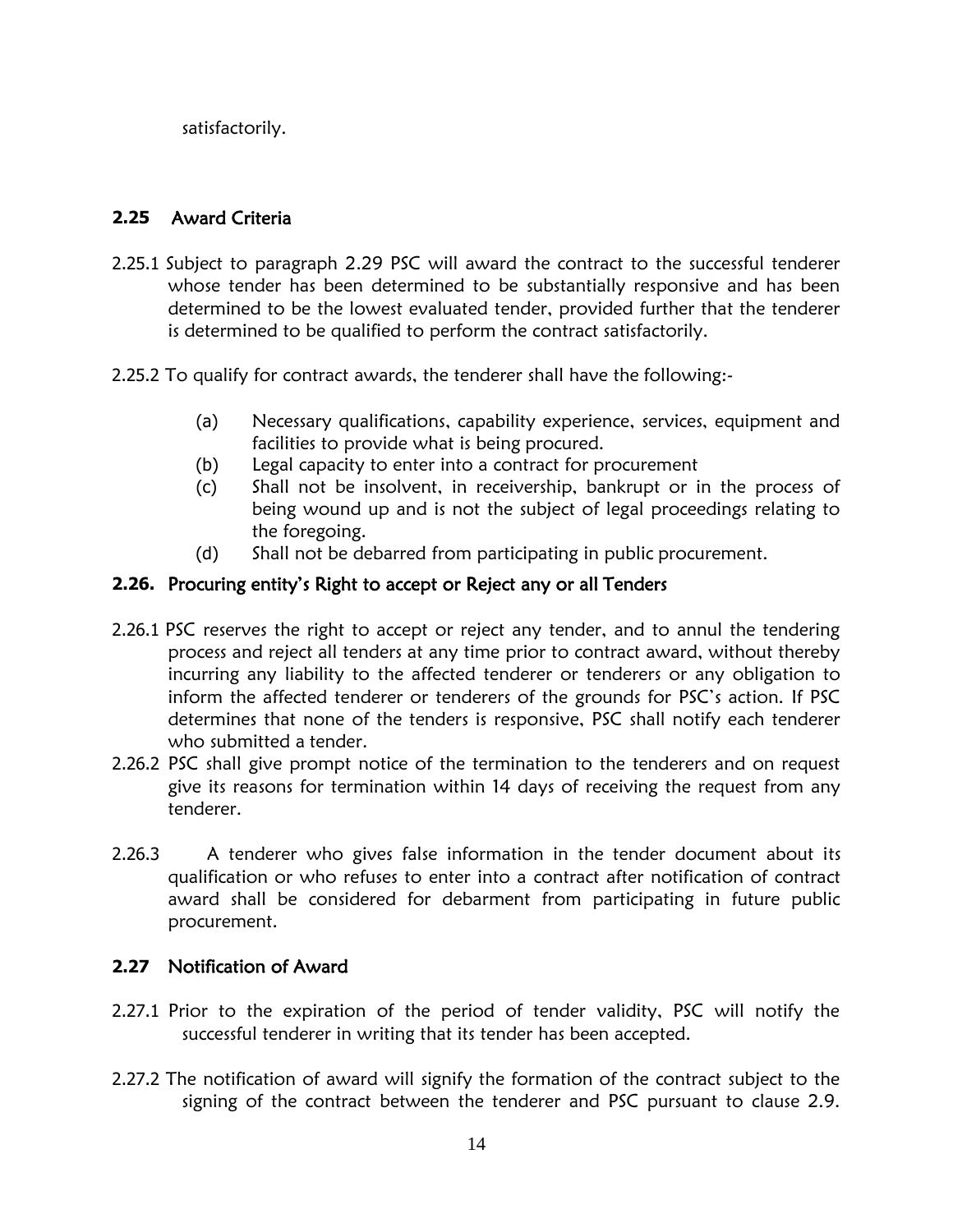Simultaneously the other tenderers shall be notified that their tenders were not successful.

2.27.3 Upon the successful Tenderer's furnishing of the performance security pursuant to paragraph 2.29 PSC will promptly notify each unsuccessful Tenderer and will discharge its tender security, pursuant to paragraph 2.12

### <span id="page-14-0"></span>2.27 Signing of Contract

- 2.27.2 At the same time as PSC notifies the successful tenderer that its tender has been accepted, PSC will simultaneously inform the other tenderers that their tenders have not been successful.
- 2.28.2 Within fourteen (14) days of receipt of the Contract Form, the successful tenderer shall sign and date the contract and return it to PSC.
- 2.28.3 The contract will be definitive upon its signature by the two parties.
- 2.28.4 The parties to the contract shall have it signed within 30 days from the date of notification of contract award unless there is an administrative review request.

### <span id="page-14-1"></span>**2.29** Performance Security

- 2.29.1 The successful tenderer shall furnish the performance security in accordance with the Conditions of Contract, in a form acceptable to PSC
- 2.29.2 Failure by the successful tenderer to comply with the requirement of paragraph 2.29 or paragraph 2.30.1 shall constitute sufficient grounds for the annulment of the award and forfeiture of the tender security, in which event PSC may make the award to the next lowest evaluated tender or call for new tenders.

#### <span id="page-14-2"></span>**2.30** Corrupt or Fraudulent Practices

- 2.30.1 PSC requires that tenderers observe the highest standard of ethics during the procurement process and execution of contracts. A tenderer shall sign a declaration that he has not and will not be involved in corrupt or fraudulent practices.
- 2.30.2 PSC will reject a proposal for award if it determines that the tenderer recommended for award has engaged in corrupt or fraudulent practices in competing for the contract in question
- 2.30.3 Further a tenderer who is found to have indulged in corrupt or fraudulent practices risks being debarred from participating in public Procurement in Kenya.
- 2.30.4 Appendix to instructions to Tenderers
- 2.30.5 The following information for the procurement WIBA/GPA Services shall complement, supplement, or amend, the provisions on the instructions to tenderers. Wherever there is a conflict between the provisions of the instructions to tenderers and the provisions of the appendix, the provisions of the appendix herein shall prevail over those of the instructions to tenderers.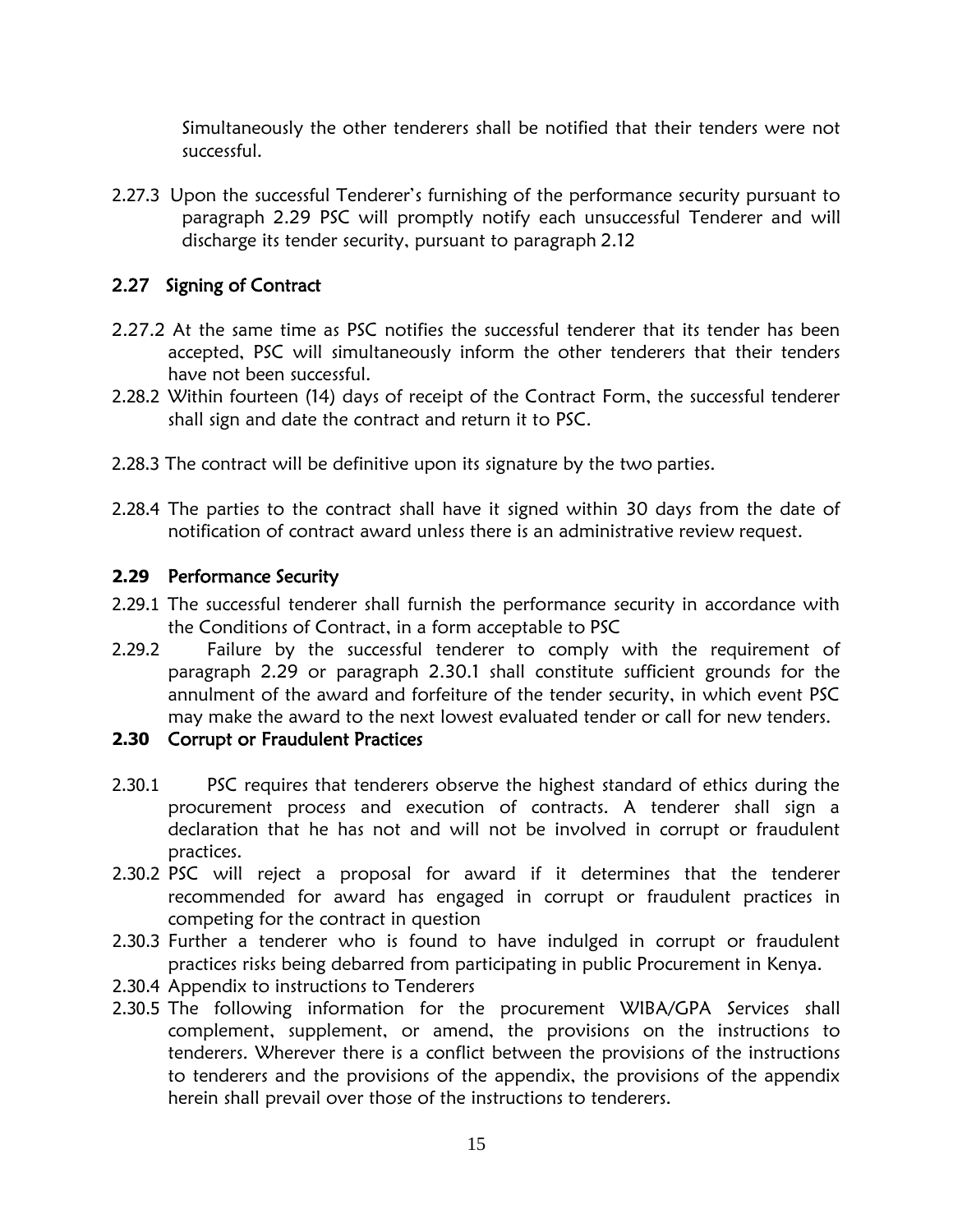|              | <b>MANDATORY REQUIREMENTS</b>                                                                                                                                                                                               | POINTS        |
|--------------|-----------------------------------------------------------------------------------------------------------------------------------------------------------------------------------------------------------------------------|---------------|
| a)           | Submit valid tender security of Kshs 100,000 and in the<br>form stipulated in the tender document, valid for 150<br>days.                                                                                                   | Yes/No        |
| b)           | Insurance Certificate by Insurance Regulatory Authority<br>(Certified by the issuing Authority)                                                                                                                             | Yes/No        |
| c)           | Registration as a member of AKI for current year 2019<br>(Certified by the issuing Authority)                                                                                                                               | Yes/No        |
| d)           | Submit a certified Copy of Valid Tax Compliance<br>Certificate from KRA                                                                                                                                                     | Yes/No        |
| e)           | Submit a certified copy of PIN/VAT certificate                                                                                                                                                                              | Yes/No        |
| f)           | Submit a certified Copy of Current Business License from                                                                                                                                                                    | Yes/No        |
|              | Nairobi County or where the business is located.                                                                                                                                                                            |               |
| g)           | Submit a certified Copy of Certificate of<br>Incorporation/Registration certificate of change of name<br>were applicable (Attach of CR12)                                                                                   | Yes/No        |
| h)           | Completion of Confidential Business Questionnaire Form                                                                                                                                                                      | Yes/No        |
| i)           | Certified List of at least four (4) management staff and                                                                                                                                                                    | Yes/No        |
|              | specify their tasks (attach CVs and certified certificates)                                                                                                                                                                 |               |
| j)           | Duly completed, signed and stamped form of tender                                                                                                                                                                           | Yes/No        |
| k)           | Paid up capital of Kshs 500 million                                                                                                                                                                                         | Yes/No        |
| $\mathbf{I}$ | Gross general underwritten premiums of Kshs 1 Billion<br>excluding motor vehicle premiums for the last three years                                                                                                          | Yes/No        |
| m)           | Letter of credit worthiness from the underwriter's bank<br>or Credit reference bureau                                                                                                                                       | Yes/No        |
| n)           | Undertaking that the underwriter is not debarred from<br>participating in public procurement proceedings, signed<br>by and stamped in the underwriters letterhead                                                           | Yes/No        |
| $\circ)$     | Undertaking that the underwriter will not engage in<br>corrupt and fraudulent practices in the course of contract<br>period and within the tender evaluation period. Signed<br>and stamped in the underwriters' letterhead. | Yes/No        |
| 2.           | <b>TECHNICAL EVALUATION</b>                                                                                                                                                                                                 | <b>SCORES</b> |
|              | <b>OPERATIONS PERFORMANCE &amp; HUMAN RESOURCES</b>                                                                                                                                                                         |               |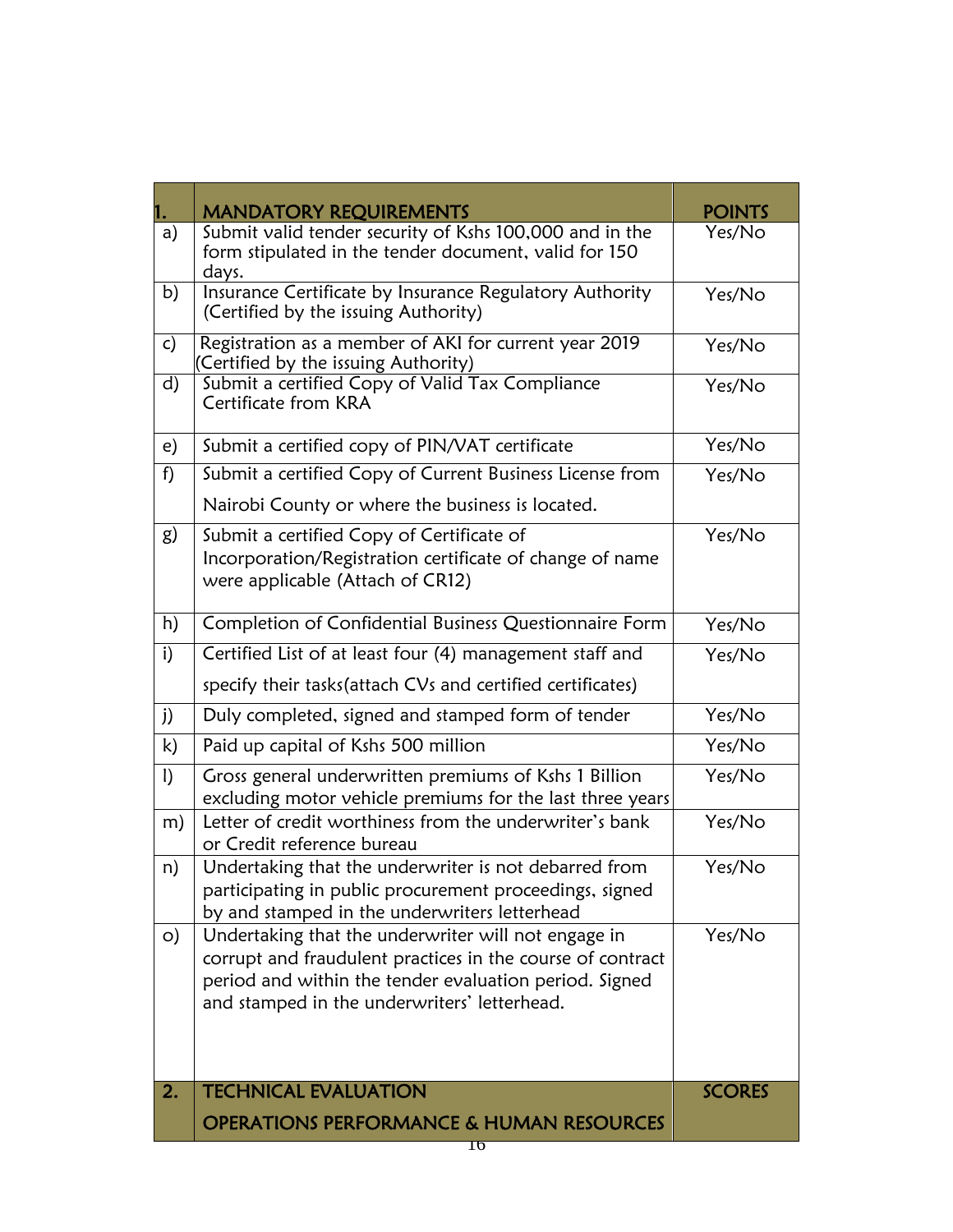| a) | Evidence of handling business for the last 3 years.<br>Attach at least five (5) clients with GPA/WIBA premiums<br>of at least Kshs 4million each.<br>Attach notification and recommendation letters from the<br>clients | 15  |
|----|-------------------------------------------------------------------------------------------------------------------------------------------------------------------------------------------------------------------------|-----|
| b) | Evidence of prompt claims settlement (within 30days).<br>Attach evidence of claims settlement showing settlement<br>of claims upon presentation of required documents.                                                  | 15  |
| c) | Certified List of at least (5) key professional staff and their                                                                                                                                                         | 25  |
|    | portfolio/tasks (attach certified CVs and Certificates)                                                                                                                                                                 |     |
|    | i)<br>Principal officer as per IRA;                                                                                                                                                                                     |     |
|    | • Degree in business related field(5mks)                                                                                                                                                                                |     |
|    | • ACII or AIIK(10mks)                                                                                                                                                                                                   |     |
|    | • Minimum experience in insurance industry of 10<br>years(2mks)                                                                                                                                                         |     |
|    | ii)Technical staff;                                                                                                                                                                                                     |     |
|    | At least four with the following qualifications;<br>Degree in bachelor of commerce (insurance option)<br>or actuarial science(8mks)                                                                                     |     |
| d) | Submit a copy of audited accounts for the last three (3)<br>years. Proof of financial stability.                                                                                                                        | 15  |
| e) | Sound business portfolio mix: where motor vehicle<br>premium should be below 15% of the gross written $\,$<br>general premium; each year for the last three years.                                                      | 10  |
| f) | Evidence of existence in the insurance business for the last<br>10 years. Attach IRA license for each year.                                                                                                             | 10  |
| g) | Evidence of Re-insurance arrangements.<br>Attach letter from IRA and reinsurance treaties for the<br>specific class of insurance.                                                                                       | 5   |
| h) | Document Conformity/Presented in a required format                                                                                                                                                                      | 5   |
|    | <b>TOTAL TECHNICAL</b>                                                                                                                                                                                                  | 100 |

Appendix to instructions to Tenderers

| Instruction to tender reference | Particulars of Appendix to instructions to tenderers |  |
|---------------------------------|------------------------------------------------------|--|
|                                 |                                                      |  |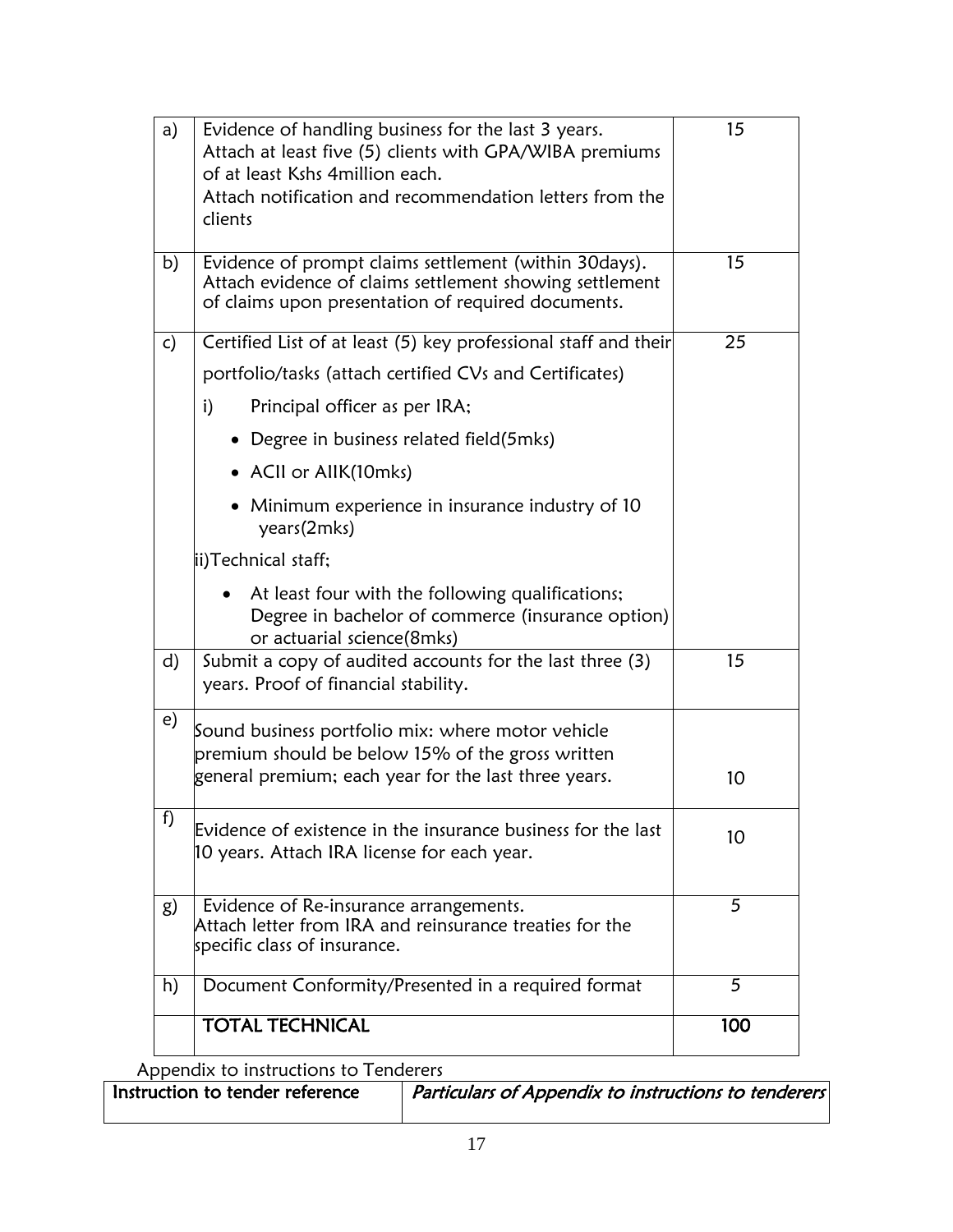| 2.1                                                      | Underwriters only (Insurance Companies Only)       |
|----------------------------------------------------------|----------------------------------------------------|
| 2.12 Tender Security                                     | Kshs. 100,000/                                     |
| 2.14.1 Number of Tender<br>Copies Required               | Original and a copy.                               |
| 2.15.2 (b) State day, date and<br>time of tender closing | Tuesday 15 <sup>th</sup> October, 2019 at 11.00a.m |
| 2.16.1 State day, date and time<br>of tender opening     | As 2.15.2 (b) above                                |
| 2.18.1                                                   | As 2.15.2 (b) above                                |
| 2.22. The evaluation criteria                            | See (II) below                                     |

# (I) CRITERIA OF EVALUATION

The method of evaluation will be Merit Point System

The evaluation criteria will be applied as indicated here below: -

### (II) CRITERIA OF EVALUATION

The evaluation criteria will be applied as indicated here below: -

### NB: - Bidders must meet all the mandatory requirements

- The pass mark for technical evaluation will be 70%. Candidates that will have attained those points will have their financial proposals evaluated.
- The technical scores will be weighted to 80% and financial scores 20%

### FINANCIAL EVALUATION

1. The financial evaluation and final ranking of the bids will take into consideration the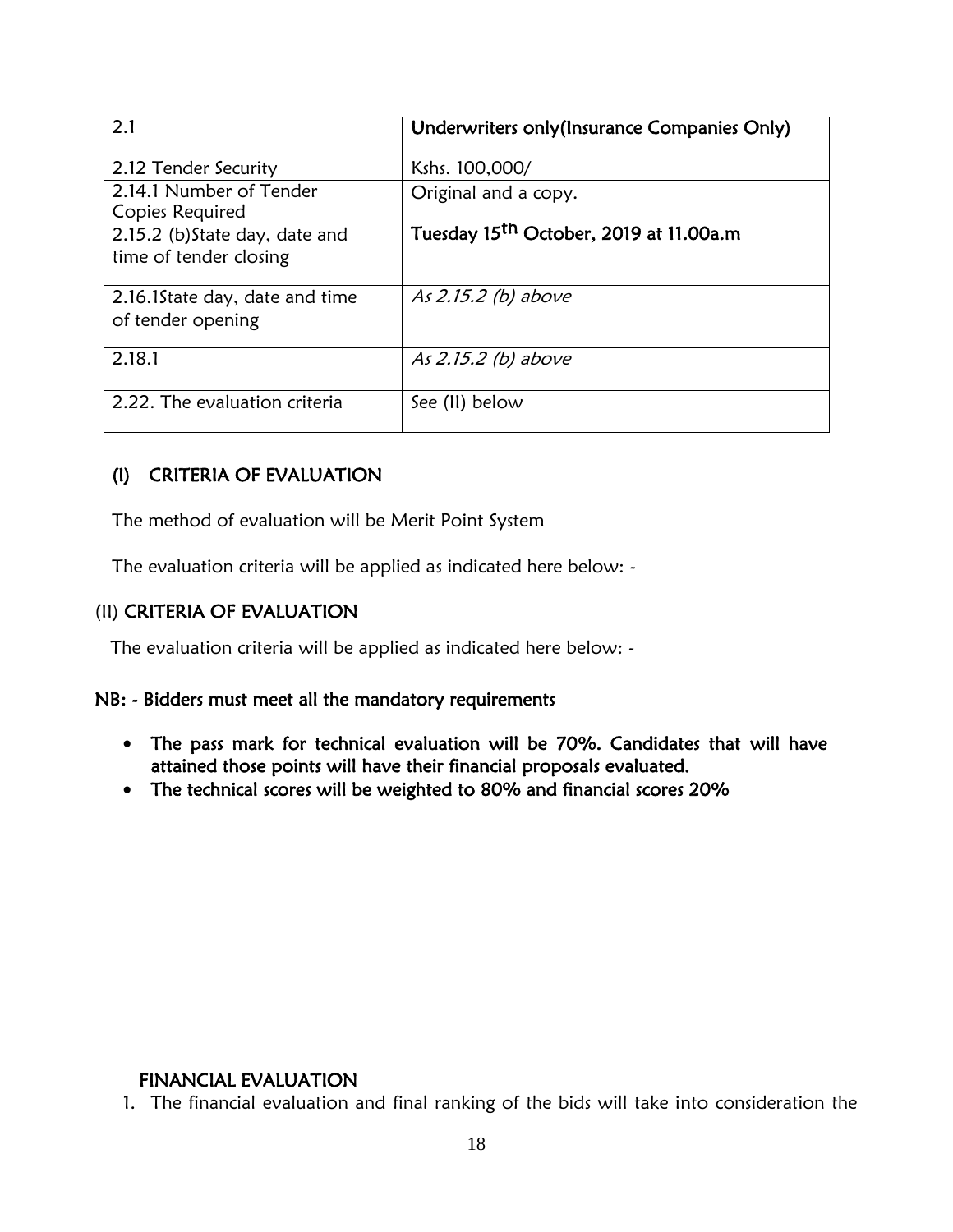scope of cover in relation to the premium, the policy excess amounts, exclusion clauses, financial reputation of the underwriter and other pertinent terms and conditions of tender.

- 2. The evaluation committee will determine whether the financial proposals are complete. The cost of items not priced will be assumed to be included in other costs in the proposal. In all cases the total price of the financial proposal shall prevail.
- 3. Premium quote: the lowest premium quoted at financial evaluation stage shall score 100% prorated with premium by other firms.
- 4. The financial score will be weighted to 20%
- 5. The financial proposal should include all, local taxes, duties, fees, and other charges imposed under the laws

### SECTION III - GENERAL CONDITIONS OF CONTRACT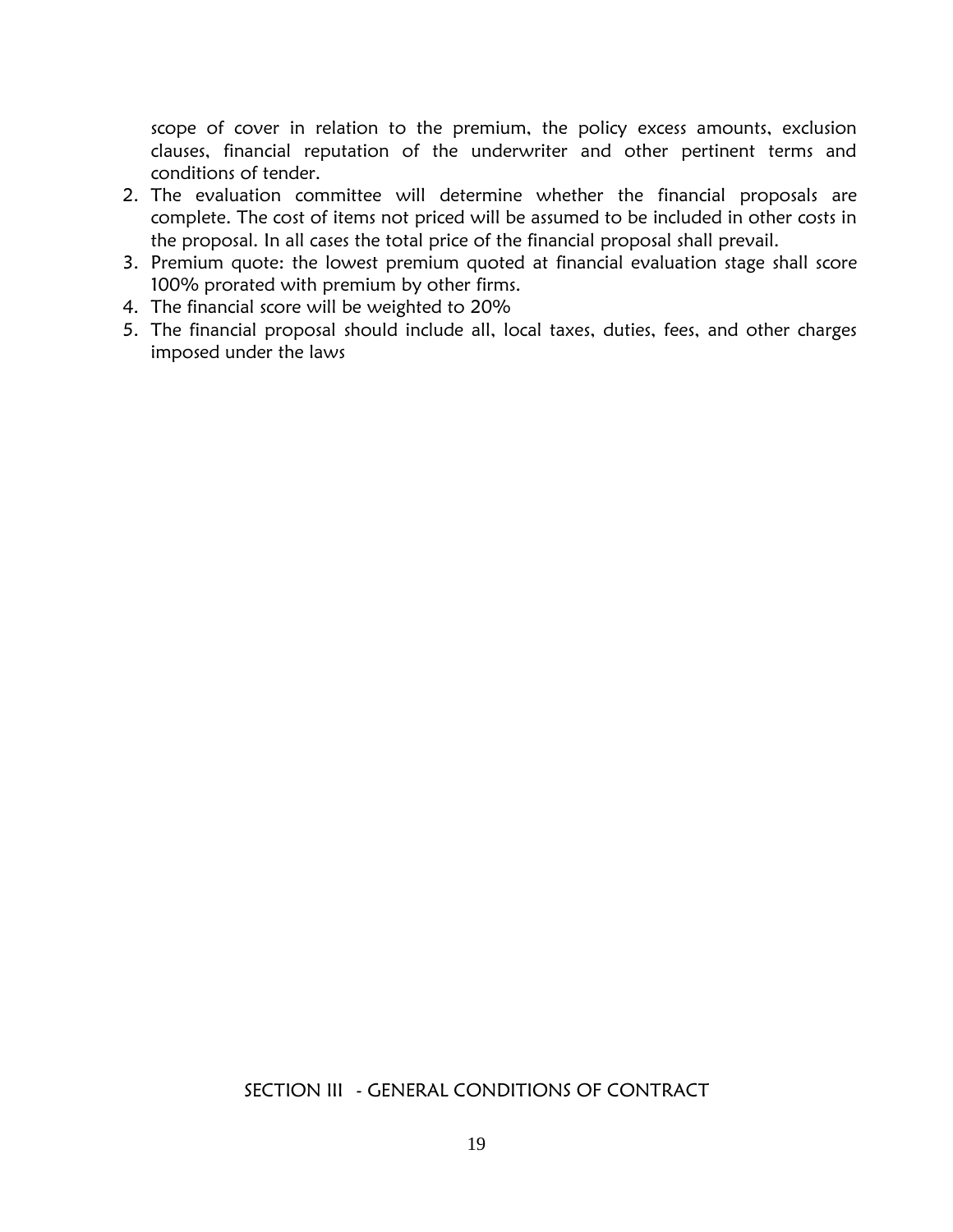# Table of Clauses

| <u>3.1.</u>  |  |
|--------------|--|
| 3.2.         |  |
| 3.3.         |  |
| <u>3.4.</u>  |  |
| <u>3.5.</u>  |  |
| <u>3.6</u>   |  |
| <u>3.7.</u>  |  |
| <u>3.8.</u>  |  |
| <u>3.9.</u>  |  |
| 3.10.        |  |
| 3.11.        |  |
| 3.12.        |  |
| <u>3.13.</u> |  |
| <u>3.14</u>  |  |
| <u>3.15.</u> |  |
| 3.16.        |  |
| 3.17         |  |
| 3.18         |  |

# Page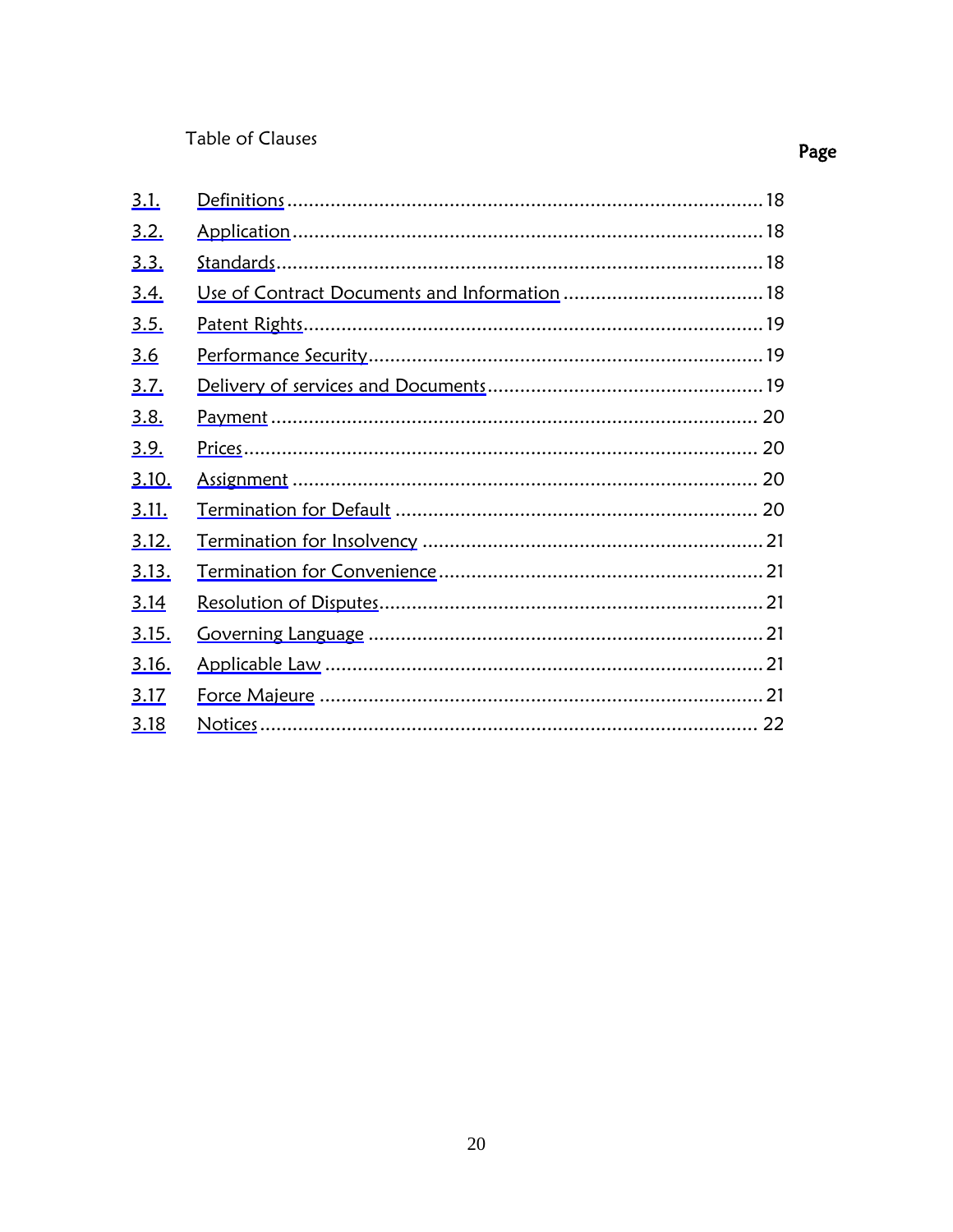# <span id="page-20-0"></span>SECTION III GENERAL CONDITIONS OF CONTRACT

## <span id="page-20-1"></span>**3.1.** Definitions

- 3.1.1 In this Contract, the following terms shall be interpreted as indicated:
	- (a) "The Contract" means the agreement entered into between PSC and the tenderer, as recorded in the Contract Form signed by the parties, including all attachments and appendices thereto and all documents incorporated by reference therein.
	- (b) "The Contract Price" means the price payable to the tenderer under the Contract for the full and proper performance of its contractual obligations
	- (c) "The Services" means services to be provided by the tenderer including any documents, which the tenderer is required to provide to PSC under the Contract.
	- (d) "PSC" means the organization procuring the services under this **Contract**
	- (e) "The Contractor" means the organization or firm providing the services under this Contract.
	- (f) "GCC" mean the General Conditions of Contract contained in this section.
	- (g) "SCC" means the Special Conditions of Contract
	- (h) "Day" means calendar day

### <span id="page-20-2"></span>**3.2.** Application

3.2.1 These General Conditions shall apply to the extent that they are not suspended by PSC provisions of other part of the contract

### <span id="page-20-3"></span>**3.3.** Standards

<span id="page-20-4"></span>3.3.1 The services provided under this Contract shall conform to the standards mentioned in the schedule of requirements.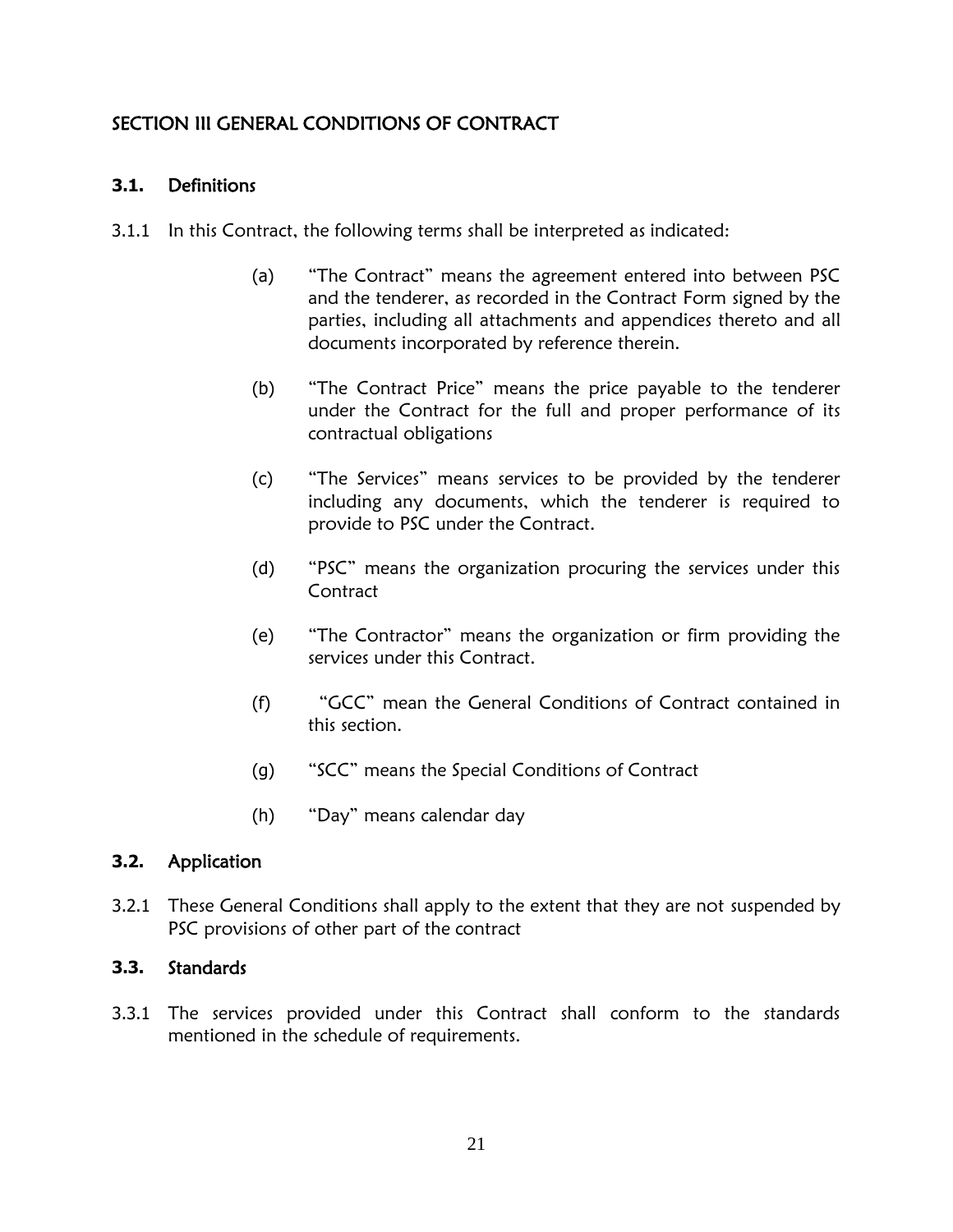# **3.4.** Use of Contract Documents and Information

- 3.4.1 The Contractor shall not, without PSC's prior written consent, disclose the Contract, or any provision thereof, or any specification, plan, drawing, pattern, sample, or information furnished by or on behalf of PSC in connection therewith, to any person other than a person employed by the contractor in the performance of the Contract.
- 3.4.2 The Contractor shall not, without PSC's prior written consent, make use of any document or information enumerated in paragraph 2.4.1 above.
- 3.4.3 Any document, other than the Contract itself, enumerated in paragraph 2.4.1 shall remain the property of PSC and shall be returned (all copies) to PSC on completion of the contract's or performance under the Contract if so required by PSC

### <span id="page-21-0"></span>**3.5.** Patent Rights

3.5.1 The Contractor shall indemnify PSC against all third-party claims of infringement of patent, trademark, or industrial design rights arising from use of the services under the contract or any part thereof.

### <span id="page-21-1"></span>**3.6** Performance Security

- 3.6.1 Within twenty-eight (28) days of receipt of the notification of Contract award, the successful tenderer shall furnish to PSC the performance security where applicable in the amount specified in SCC
- 3.6.2 The proceeds of the performance security shall be payable to PSC as compensation for any loss resulting from the Tenderer's failure to complete its obligations under the Contract.
- 3.6.3 The performance security shall be denominated in the currency of the Contract, or in a freely convertible currency acceptable to PSC and shall be in the form of:
	- a) Cash.
	- b) A bank guarantee.
	- c) Such insurance guarantee approved by the Authority.
	- d) Letter of credit.
- 3.6.4 The performance security will be discharged by PSC and returned to the Candidate not later than thirty (30) days following the date of completion of the Contractor's performance of obligations under the Contract, including any warranty obligations, under the Contract.

### <span id="page-21-2"></span>**3.7.** Delivery of services and Documents

3.7.1 Delivery of the services shall be made by the Contractor in accordance with the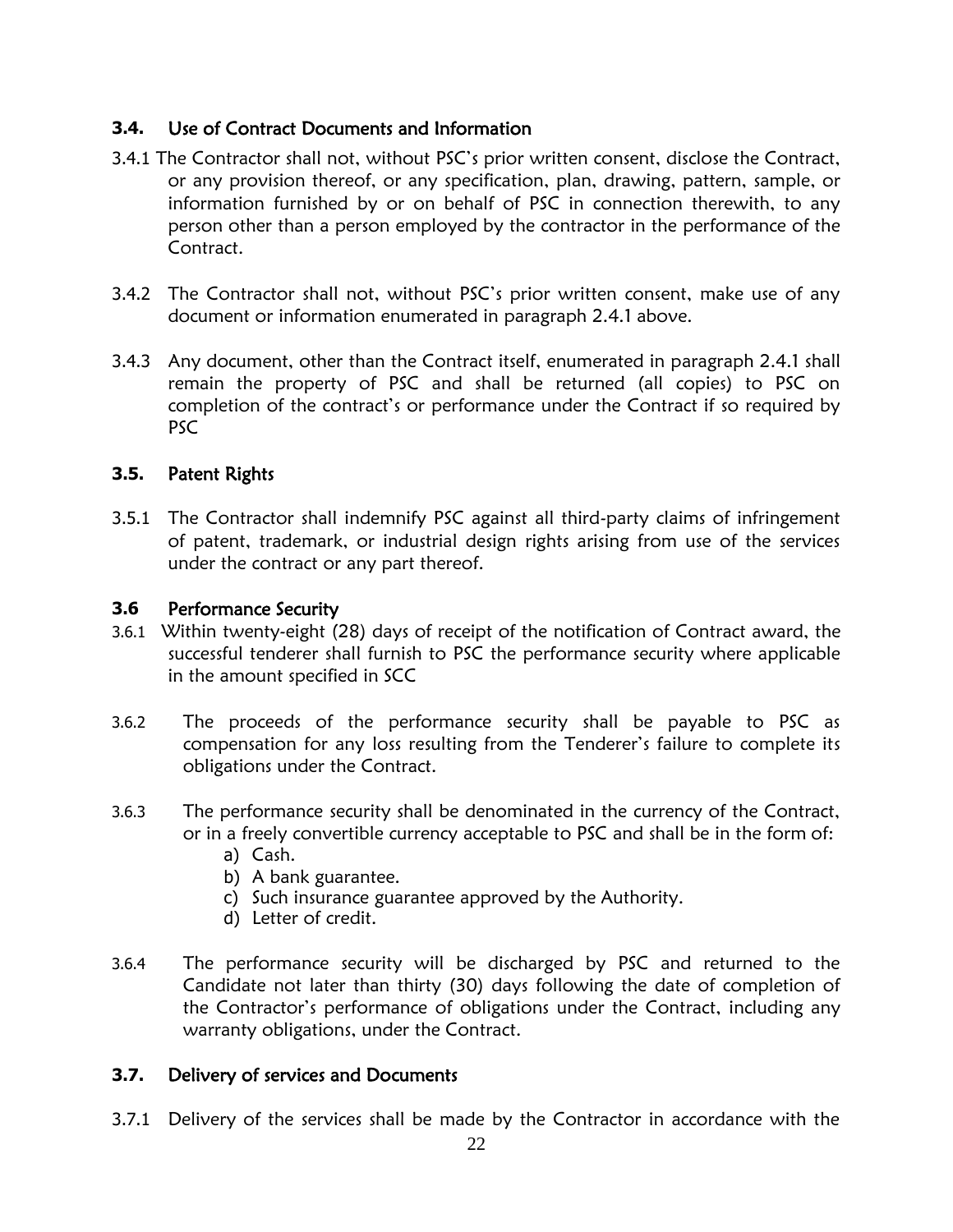terms specified by PSC in the schedule of requirements and the special conditions of contract

### <span id="page-22-0"></span>**3.8.** Payment

- 3.81. The method and conditions of payment to be made to the contractor under this Contract shall be specified in SCC
- 3.82. Payment shall be made promptly by PSC, but in no case later than sixty (60) days after submission of an invoice or claim by the contractor

#### <span id="page-22-1"></span>**3.9.** Prices

- 3.9.1 Prices charges by the contractor for Services performed under the Contract shall not, with the exception of any price adjustments authorized in SCC vary from the prices quoted by the tenderer in its tender or in PSC's request for tender validity extension the case may be. No variation in or modification to the terms of the contract shall be made except by written amendments signed by the parties.
- 3.9.2 Contract price variations shall not be allowed for contracts not exceeding one year (12 months)
- 3.9.3 Where contract price variation is allowed the variation shall not exceed 25% of the original contract price
- 3.9.4 Price variation requests shall be processed by PSC within 30 days of receiving the request.

#### <span id="page-22-2"></span>**3.10.** Assignment

3.10.1 The Contractor shall not assign, in whole or in part, its obligations to perform under this Contract, except with PSC's prior written consent.

### <span id="page-22-3"></span>**3.11.** Termination for Default

- 3.11 PSC may, without prejudice to any other remedy for breach of Contract, by written notice of default sent to the Contractor terminate this Contract in whole or in part:
	- (a) If the Contractor fails to provide any or all of the services within the period(s) specified in the Contract, or within any extension thereof granted by PSC.
	- (b) If the Contractor fails to perform any other obligation(s) under the Contract
	- (c) If the Contract in the judgment of PSC has engaged in corrupt or fraudulent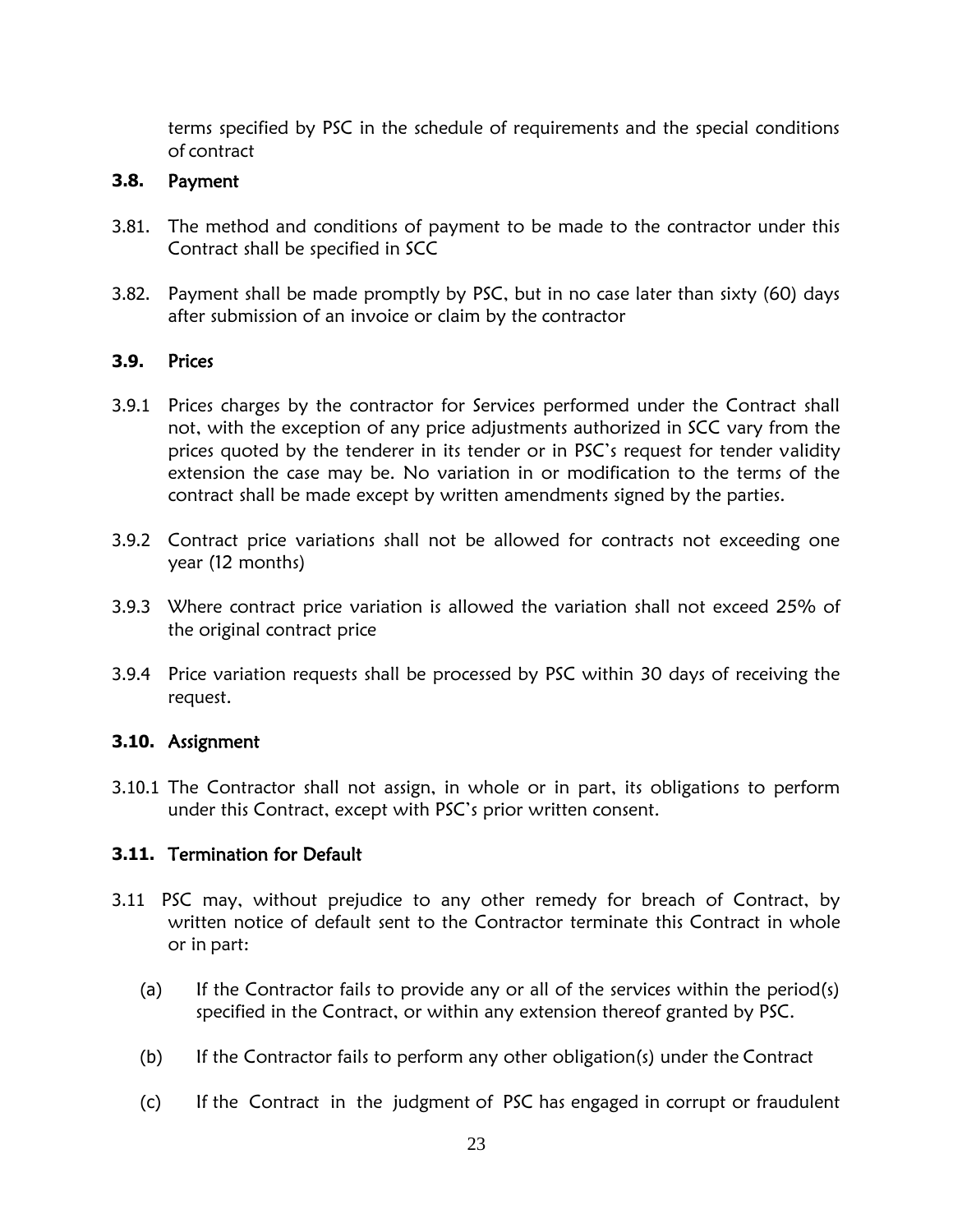practices in competing for or in executing the contract

3.11.2 In the event PSC terminates the contract in whole or in part, it may procure, upon such terms and in such manner as it deems appropriate, services similar to those un- delivered and the Contractor shall be liable to PSC for any excess costs for such similar services. However, the contractor shall continue performance of the contract to extent not terminated.

### <span id="page-23-0"></span>**3.12.** Termination for Insolvency

3.12.1 PSC may at any time terminate the contract by giving written notice to the Contractor if the contractor becomes bankrupt or otherwise insolvent. In this event, termination will be without compensation to the contractor, provided that such termination will not prejudice or affect any right of action or remedy, which has accrued or will accrue thereafter to PSC.

### <span id="page-23-1"></span>**3.13.** Termination for Convenience

- 3.13.1 PSC by written notice sent to the contractor, may terminate the contract in whole or in part, at any time for its convenience. The notice of termination shall specify that the termination is for the procuring entities convenience, the extent to which performance of the contractor of the contract is terminated and the date on which such termination becomes effective.
- 3.13.2 For the remaining part of the contract after termination PSC may elect to cancel the services and pay to the contractor an agreed amount for partially completed services.

### <span id="page-23-2"></span>**3.14** Resolution of Disputes

- 3.14.1 PSC and the contractor shall make every effort to resolve amicably by direct informal negotiations and disagreement or disputes arising between them under or in connection with the contract
- 3.14.2 If after thirty (30) days from the commencement of such informal negotiations both parties have been unable to resolve amicably a contract dispute either party may require that the dispute be referred for resolution to the formal mechanisms specified in the SCC.

### <span id="page-23-3"></span>**3.15.** Governing Language

3.15.1. The contract shall be written in the English language. All correspondence and other documents pertaining to the contract, which are exchanged by the parties, shall be written in the same language.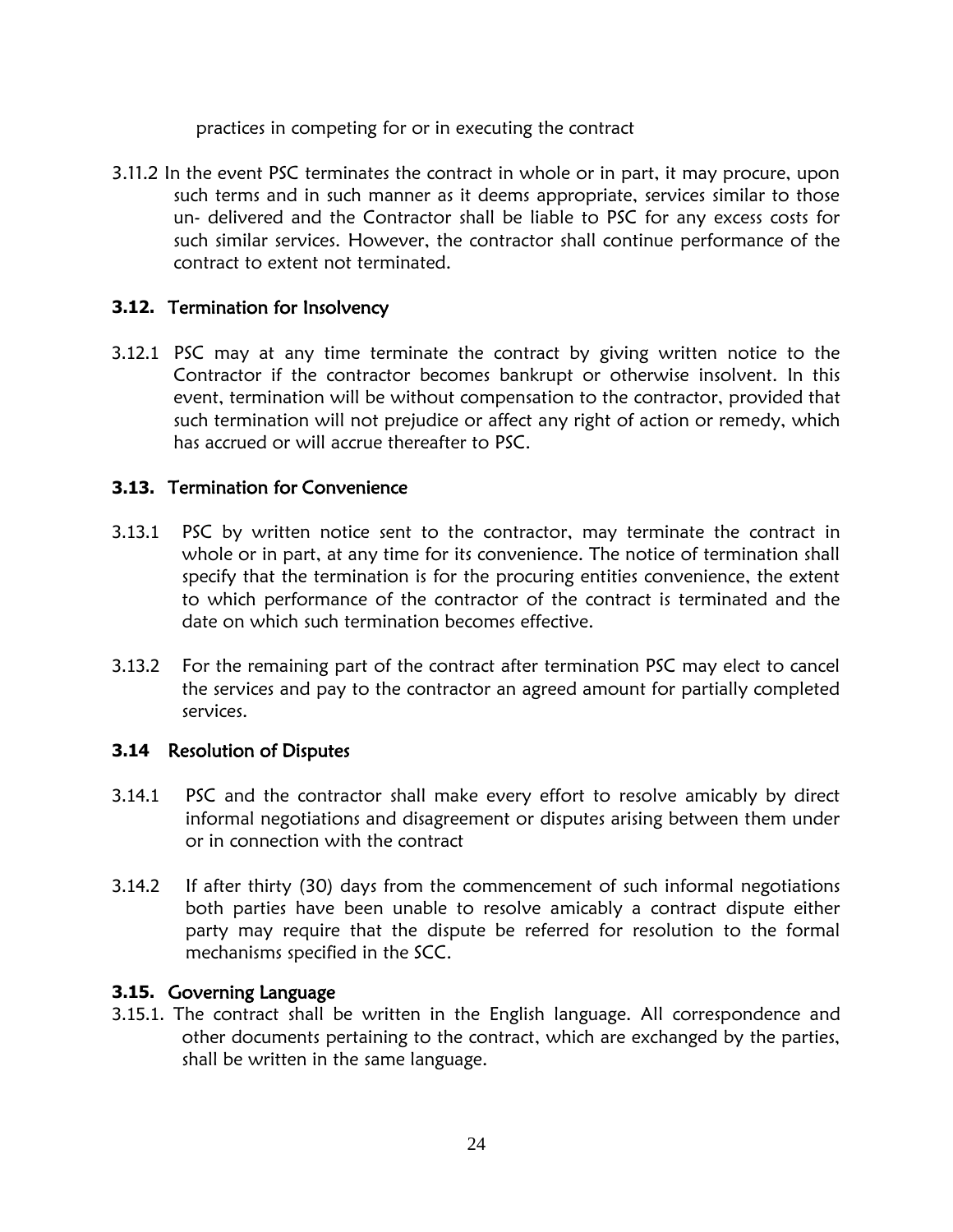### <span id="page-24-0"></span>**3.16.** Applicable Law

3.16.1 The contract shall be interpreted in accordance with the laws of Kenya unless otherwise expressly specified in the SCC

### <span id="page-24-1"></span>**3.17** Force Majeure

3.17.1 The Contractor shall not be liable for forfeiture of its performance security, or termination for default if and to the extent that it's delay in performance or other failure to perform its obligations under the Contract is the result of an event of Force Majeure.

### <span id="page-24-2"></span>**3.18** Notices

- 3.1.1 Any notices given by one party to the other pursuant to this contract shall be sent to the other party by post or by Fax or Email and confirmed in writing to the other party's address specified in the SCC.
- 3.1.2 A notice shall be effective when delivered or on the notices effective date, whichever is later.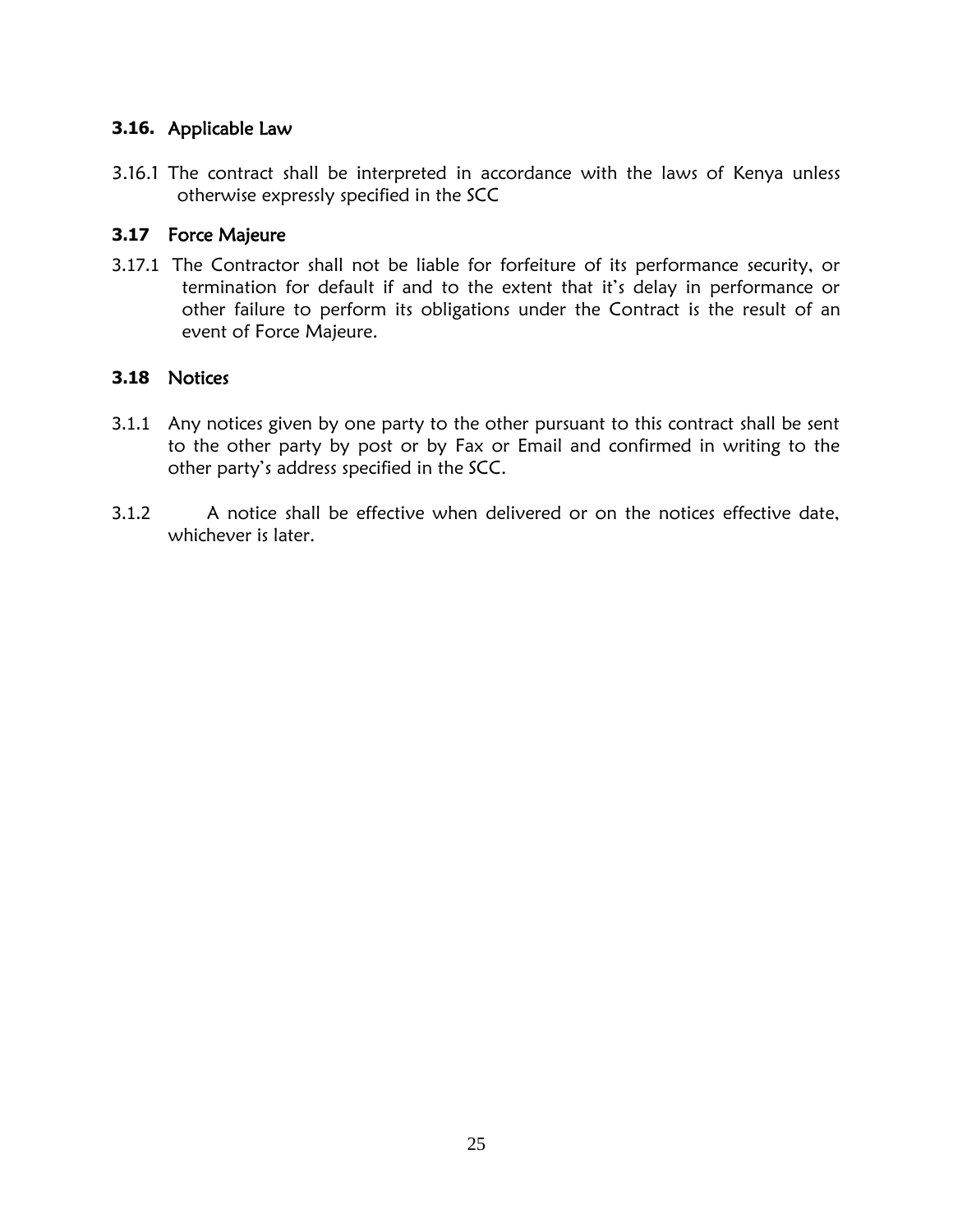# <span id="page-25-0"></span>SECTION IV – SPECIAL CONDITIONS OF CONTRACT

# **4.1.** CONDITIONS TO BE MET BY INSURANCE COMPANY

- 4.1.1 A copy of Certificate of Incorporation
- 4.1.2 Must be registered with the Commissioner of Insurance for the current year (2019) and an IRA certified, and stamped copy of certificate be submitted.
- 4.1.3 List of at least five (5) Corporate Clients and recommendation letters
- 4.1.4 Submit a duly signed copy of each audited accounts for the last two (2) years.
- 4.1.5 Must submit copy of Valid Tax Compliance Certificate from KRA or a letter of Exemption,
- 4.1.6 Registration as a member of AKI for the year 2019
- 4.1.7 Have been in Employee Group Personal Accident and Work Injury for at least 10 years

| Reference of general conditions of<br>contract | Special condition of contract                  |
|------------------------------------------------|------------------------------------------------|
| 3.7 Delivery of Services                       | W.E.F award date, renewable annually           |
| 3.8 Payment                                    | Immediately after receipt of Invoice and Debit |
|                                                | <b>Notes</b>                                   |
|                                                | The Laws of Kenya                              |
| 3.16 Applicable law                            |                                                |
|                                                | Public Service Commission House,               |
| 3.18 Notices                                   | Harambee Avenue, Nairobi                       |
|                                                | P.O. Box $30095 -$                             |
|                                                | 00100, NAIROBI.                                |
|                                                | Tel: (020) 2223901                             |

### 4.2 Special Conditions of Contract as relates to the General Conditions of Contract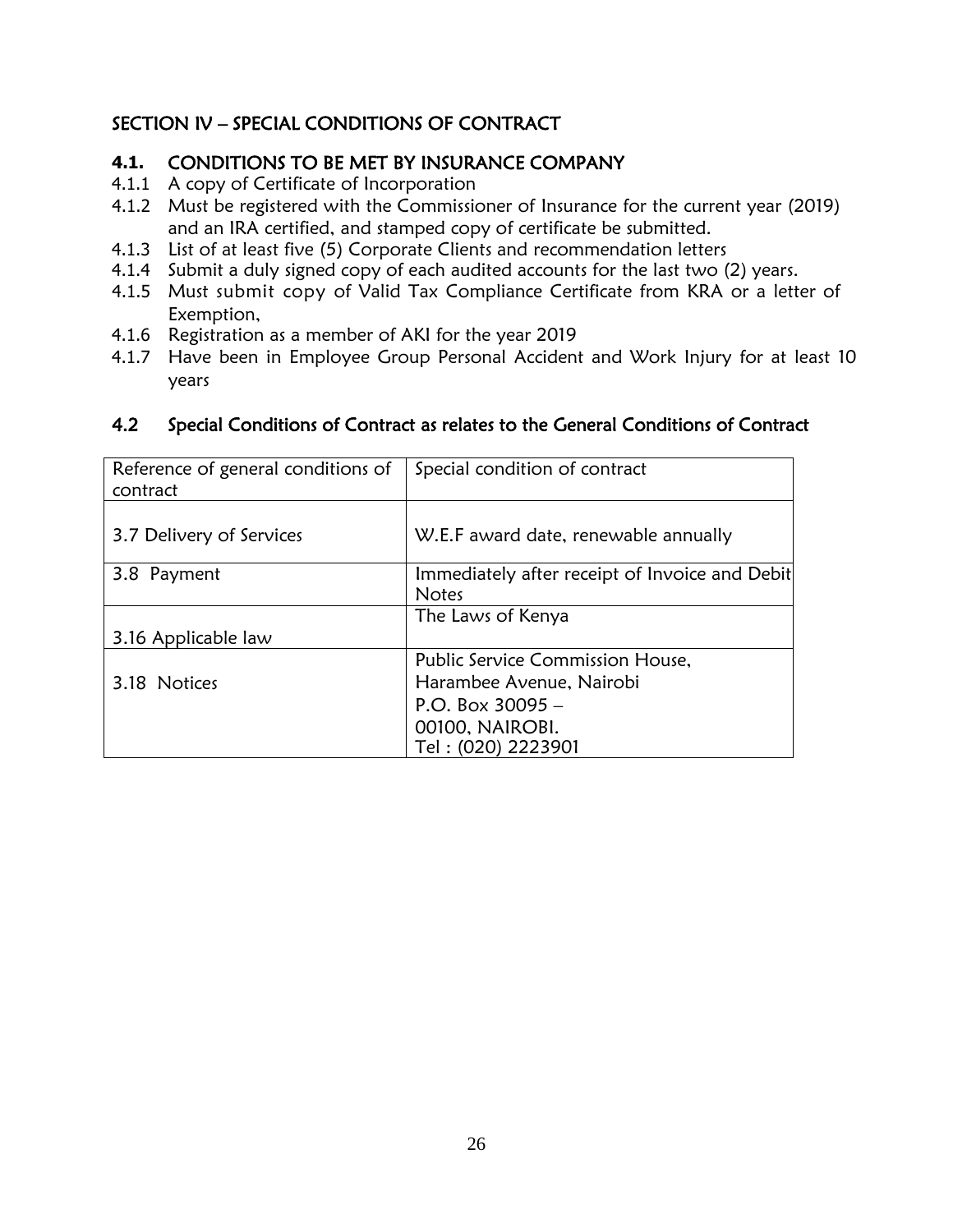# <span id="page-26-0"></span>(DETAILS OF INSURANCE COVERS)

| S/No. | Particulars of Insurance                                                                  | Value to be                  | Risks to be                                |
|-------|-------------------------------------------------------------------------------------------|------------------------------|--------------------------------------------|
|       |                                                                                           | insured                      | covered                                    |
|       | Employee Group Personal   As per the<br>Accident and Work Injury<br><b>Benefits Cover</b> | specifications<br>here below | As per the<br>specifications<br>here below |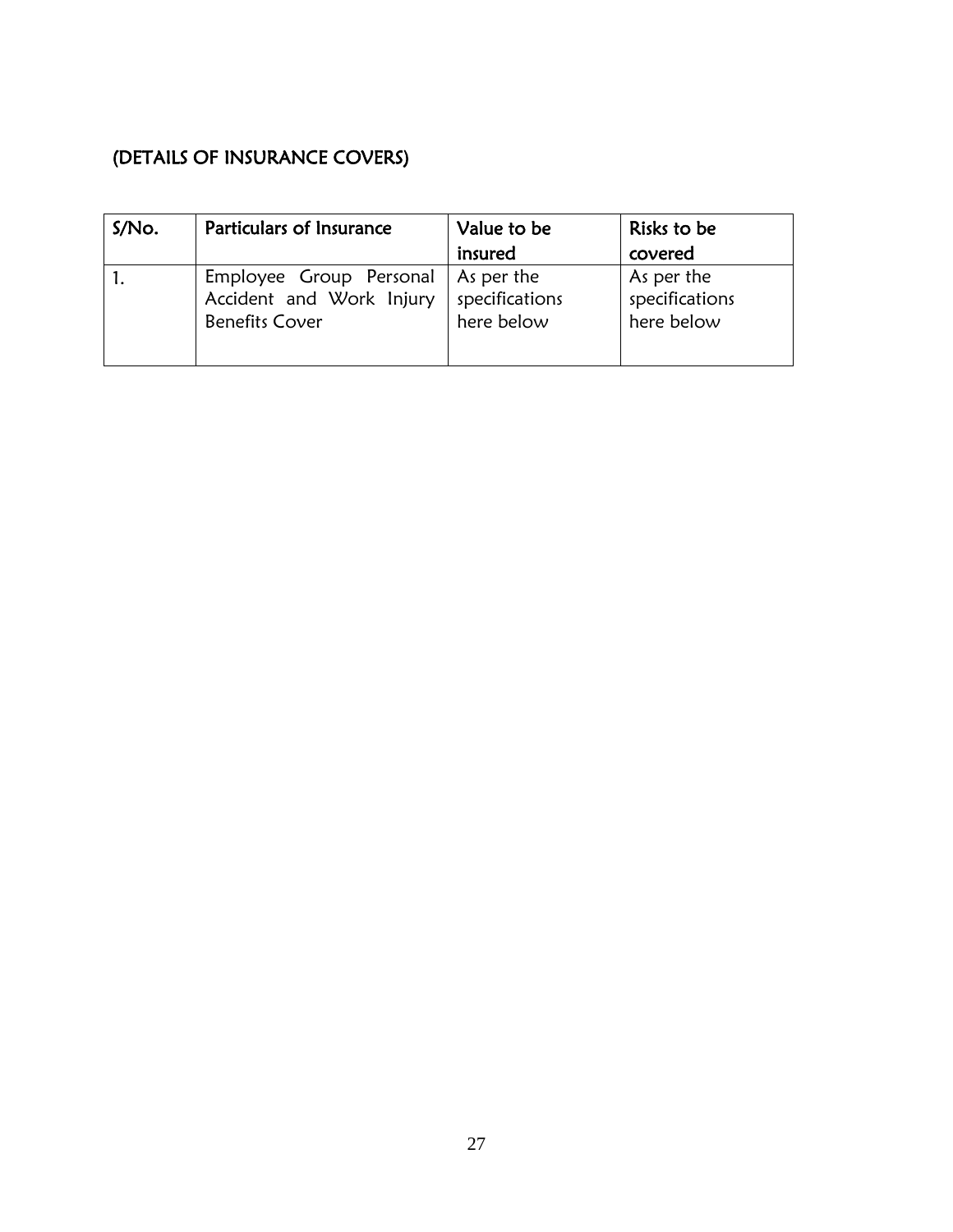# SECTION V - SCHEDULE OF REQUIREMENTS

| Insured             | <b>Public Service Commission</b>                                                                                                                                                                       |  |  |
|---------------------|--------------------------------------------------------------------------------------------------------------------------------------------------------------------------------------------------------|--|--|
| Class of Insurance  | <b>GPA &amp; WIBA</b>                                                                                                                                                                                  |  |  |
| Period              | 1st November, 2019 to 30 <sup>th</sup> October, 2020 renewable                                                                                                                                         |  |  |
|                     | annually at the sole discretion of PSC based on                                                                                                                                                        |  |  |
|                     | satisfactory performance.                                                                                                                                                                              |  |  |
| Cover               | Payment of benefits worldwide as defined, accident,                                                                                                                                                    |  |  |
|                     | occupational/bodily injury, and critical illness to the                                                                                                                                                |  |  |
|                     | insured persons in accordance with the benefits specified                                                                                                                                              |  |  |
|                     | under the Work Injury Benefits Act.                                                                                                                                                                    |  |  |
| Description of Risk | <b>Group Personal Accident</b>                                                                                                                                                                         |  |  |
|                     | 24 hours                                                                                                                                                                                               |  |  |
|                     | Death $-5$ years' salary under GPA & 8 years<br>$\bullet$                                                                                                                                              |  |  |
|                     | under WIBA                                                                                                                                                                                             |  |  |
|                     | Permanent total disability $-6$ years' salary                                                                                                                                                          |  |  |
|                     | Total temporary disability 52 weeks                                                                                                                                                                    |  |  |
|                     | Medical as a result of accidental and, bodily injury of<br>$\bullet$                                                                                                                                   |  |  |
|                     | Kshs. 100,000                                                                                                                                                                                          |  |  |
| Estimated annual    | Kshs. 642,141,000 .00                                                                                                                                                                                  |  |  |
| earnings &          |                                                                                                                                                                                                        |  |  |
| Number of           | 221                                                                                                                                                                                                    |  |  |
| staff(employees)    |                                                                                                                                                                                                        |  |  |
| Special clauses     | 24 hours<br>Including riots, strike and civil commotion and acts of<br>terrorism.<br>Amateur sports<br>Motor cycling up to 200cc<br>Coverage upto 70 years<br>Worldwide travel<br>Disappearance clause |  |  |

# GROUP PERSONAL ACCIDENT & WIBA COVER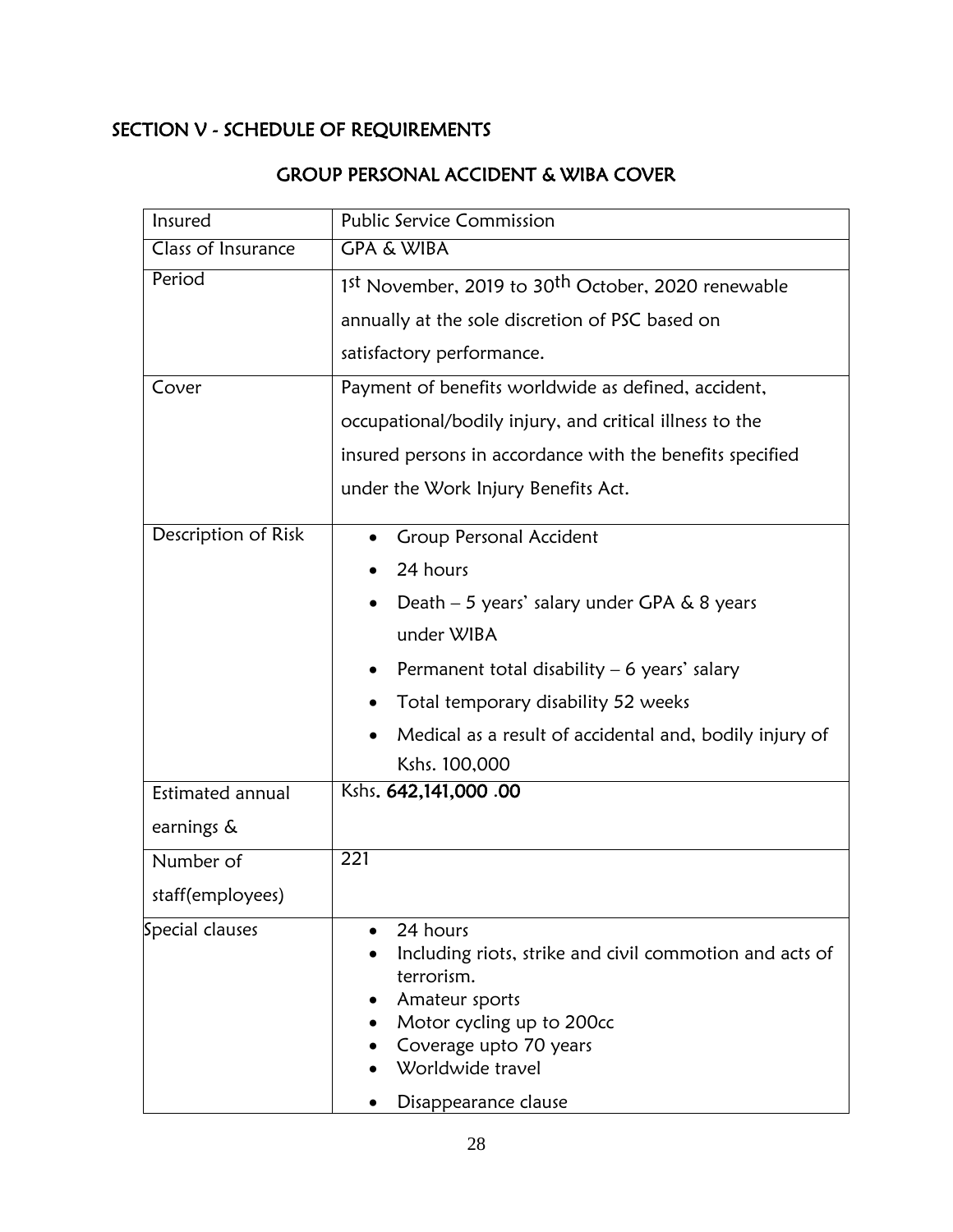|                                                                            | Travel as passenger in any standard type licensed<br>$\bullet$<br>aircraft |  |
|----------------------------------------------------------------------------|----------------------------------------------------------------------------|--|
|                                                                            | Including occupational illness<br>$\bullet$                                |  |
| Exclusion                                                                  |                                                                            |  |
| Excess/deductible/ride<br>rs                                               |                                                                            |  |
| <i>Insurer</i>                                                             |                                                                            |  |
| Provide the summary of your policy if it meets PSC precise requirement for |                                                                            |  |
| Quick reference.                                                           |                                                                            |  |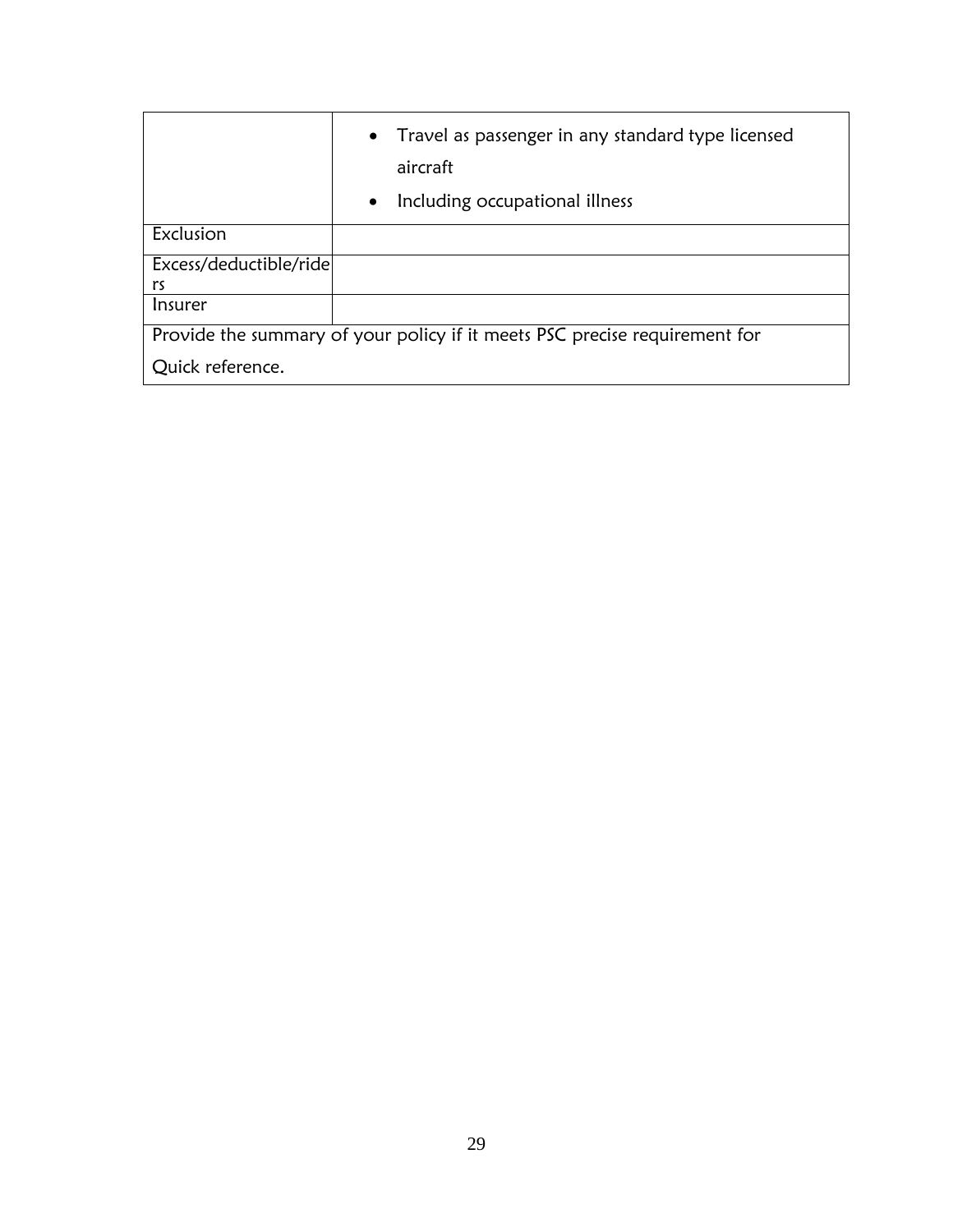# <span id="page-29-0"></span>SECTION VI - STANDARD FORMS

### Notes on the standard Forms

1. Form of TENDER - The form of Tender must be completed by the tenderer and submitted with the tender documents. It must also be duly signed by duly authorized representatives of the tenderer.

2. Price Schedule Form - The price schedule form must similarly be completed and submitted with the tender.

3. Contract Form - The contract form shall not be completed by the tenderer at the time of submitting the tender. The contract form shall be completed after contract award and should incorporate the accepted contract price.

4. Confidential Business Questionnaire Form - This form must be completed by the tenderer and submitted with the tender documents.

5. Tender Security Form - When required by the tender document the tenderer shall provide the tender security either in the form included hereinafter or in another format acceptable to PSC.

6. Performance security Form - The performance security form should not be completed by the tenderer at the time of tender preparation. Only the successful tenderer will be required to provide performance security in the form provided herein or in another form acceptable to PSC.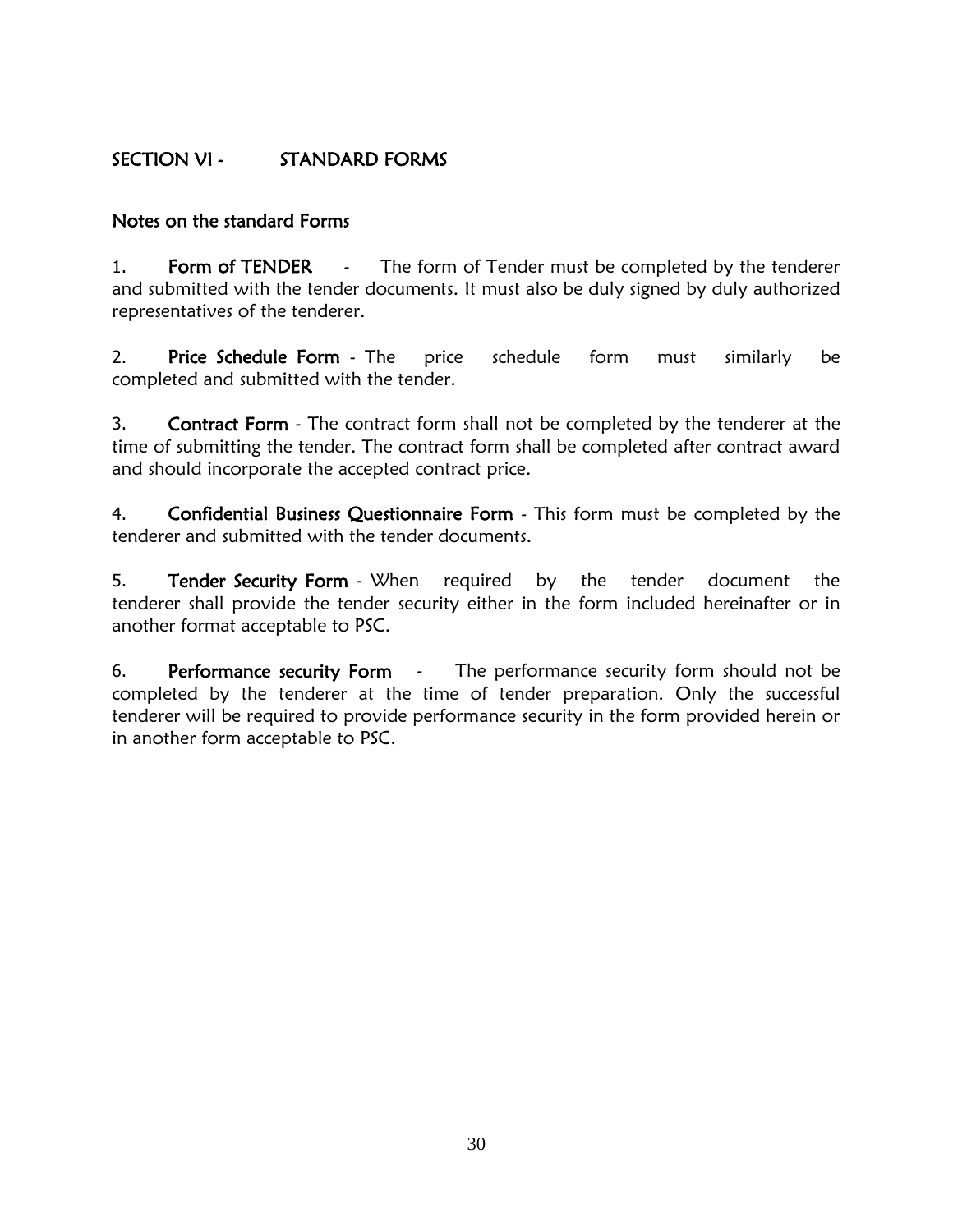### FORM OF TENDER

<span id="page-30-0"></span>

To: Date

Name and address of procuring entity

Tender No. Tender Name

Gentlemen and/or Ladies:-

1. Having examined the Tender documents including Addenda No. (Insert numbers) ……..

the receipt of which is hereby duly acknowledged, we the undersigned, offer to provide Insurance Services under this tender in conformity with the said Tender document for the sum of the contract of the contract of the contract of the contract of the contract of the contract of the contract of the contract of the contract of the contract of the contract of the contract of the contract of the con

….…………………………………………………………………………………………………

…………[Total Tender amount in words and figures]

or such other sums as may be ascertained in accordance with the Schedule of Prices attached herewith and made part of this Tender.

2. We undertake, if our Tender is accepted, to provide the Insurance Cover Services in accordance with the conditions of the tender.

3. We agree to abide by this Tender for a period of.........[number] days from the date fixed for Tender opening of the Instructions to Tenderers, and it shall remain binding upon us and may be accepted at any time before the expiration of that period.

4. This Tender, together with your written acceptance thereof and your notification of award, shall constitute a Contract between us subject to the signing of the contract by both parties.

5. We understand that you are not bound to accept the lowest or any tender you may receive.

Dated this Manuel Charles day of 2019

[Signature] **[In the capacity of]** 

Duly authorized to sign tender for and on behalf of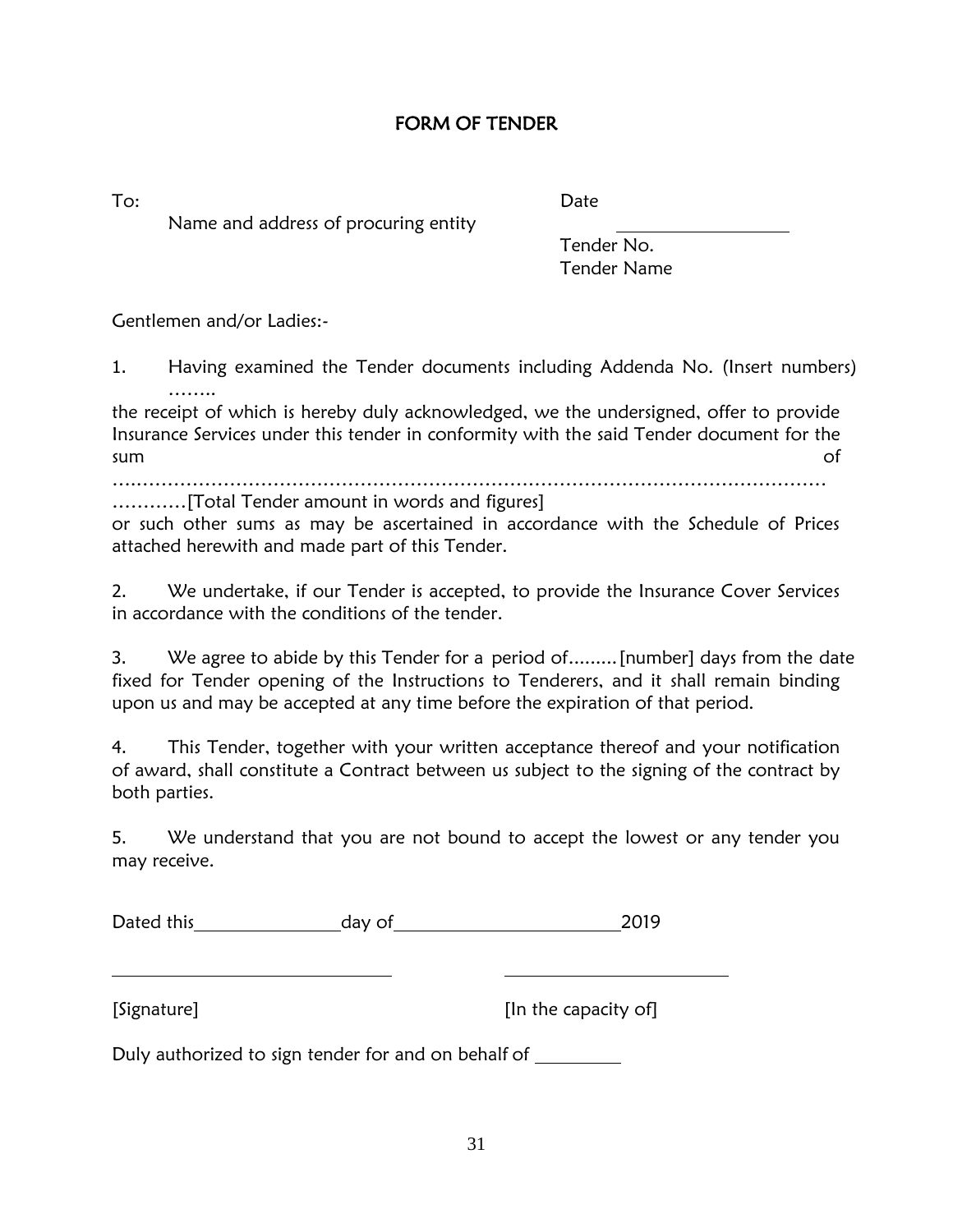## PRICE SCHEDULE FORM

### PRICE SCHEDULE OF SERVICES

Name of Tenderer \_\_\_\_\_\_\_\_\_

Tender Number

| ITEM NO. | <b>DESCRIPTION OF INSURANCE</b><br><b>COVER</b> | <b>TOTAL PREMIUM</b><br>(KSHS.) |
|----------|-------------------------------------------------|---------------------------------|
| 1.       |                                                 |                                 |
| 2.       |                                                 |                                 |
| 3.       |                                                 |                                 |
| 4.       |                                                 |                                 |
| 5.       |                                                 |                                 |

Signature of tenderer

Note: In case of discrepancy between unit price and total, the unit price shall prevail.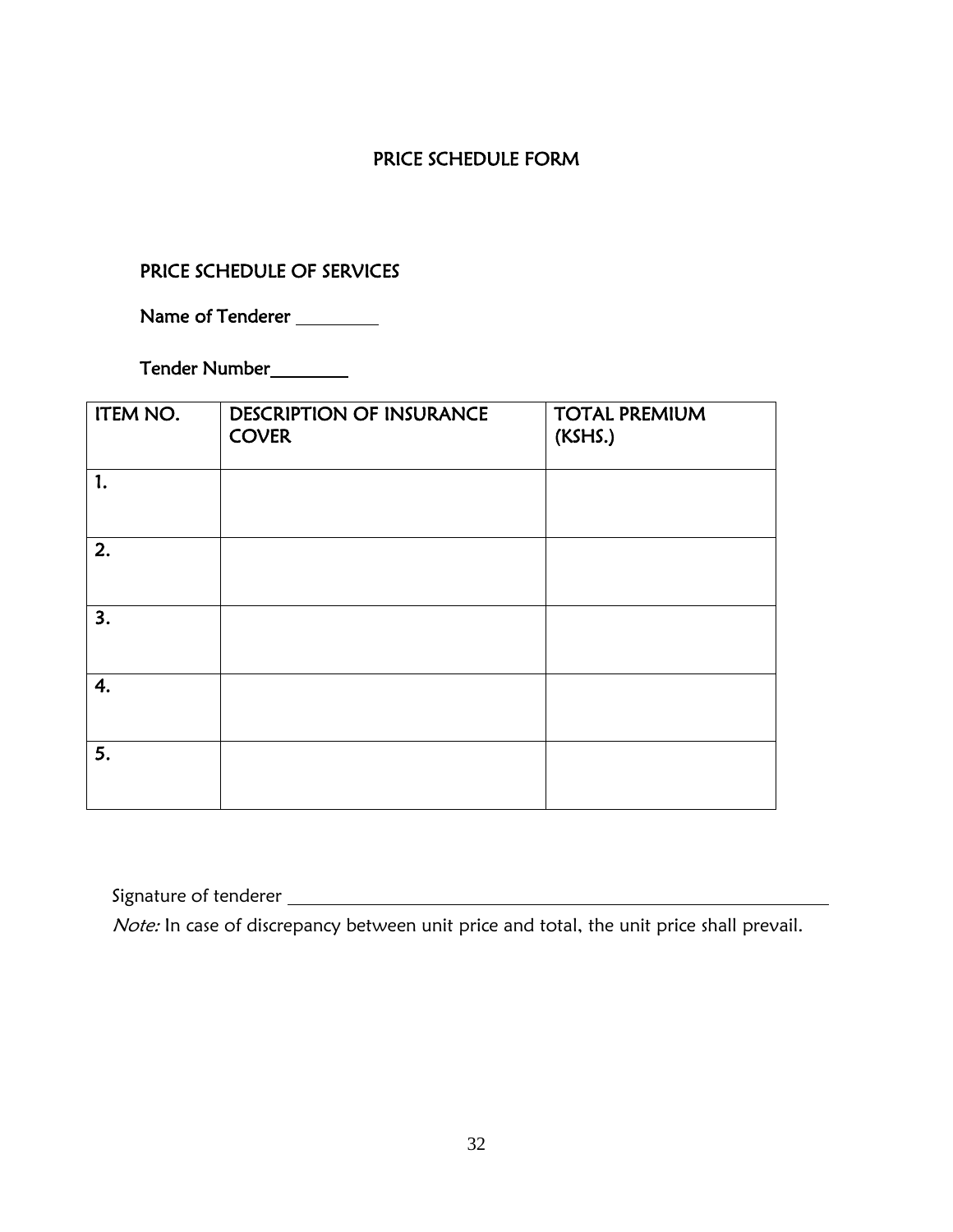# LETTER OF NOTIFICATION OF AWARD

Address of Procuring Entity

 $\overline{a}$ 

To: <u> 1990 - Johann Barbara, martin a</u>

<u> 1980 - Johann Barbara, martxa alemaniar a</u>

RE: Tender No.

Tender Name
<u>Same Andrew Annung von de Tender Name</u>

This is to notify that the contract/s stated below under the above-mentioned tender have been awarded to you.

- 1. Please acknowledge receipt of this letter of notification signifying your acceptance.
- 2. The contract/contracts shall be signed by the parties within 30 days of the date of this letter but not earlier than 14 days from the date of the letter.
- 3. You may contact the officer(s) whose particulars appear below on the subject matter of this letter of notification of award.

(FULL PARTICULARS)

SIGNED FOR ACCOUNTING OFFICER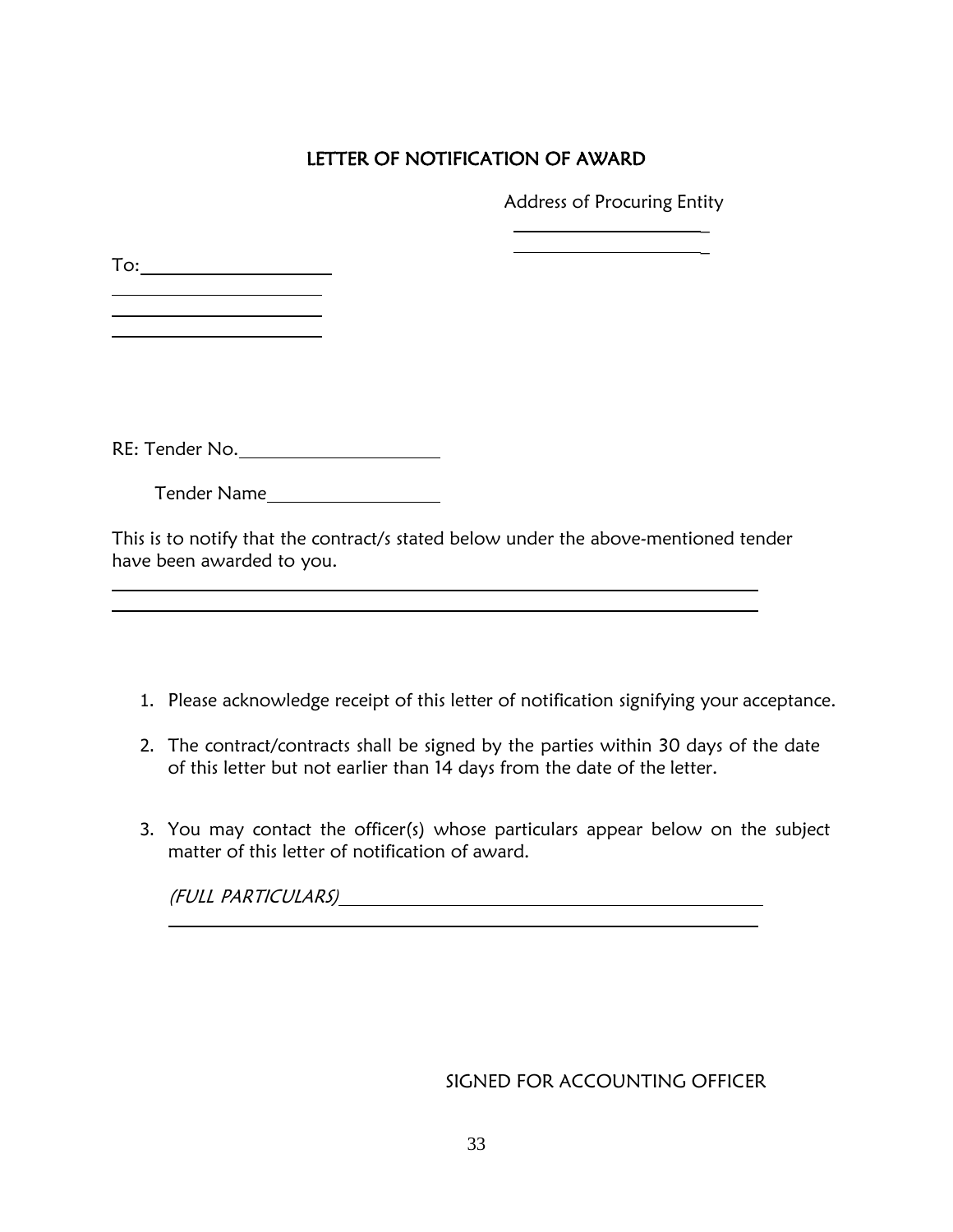# CONTRACT FORM

THIS AGREEMENT made the day of 20 between PUBLIC SERIVES COMMISION of [country of Procurement entity] (hereinafter called PSC) of the one part and [name of tenderer] of [city and country of tenderer] (hereinafter called "the tenderer") of the other part:

WHEREAS PSC invited tenders for WIBA/GPA cover and has accepted a tender by the tenderer for the supply of the services in the sum of

[contract price in words in figures] (hereinafter called "the Contract Price").

## NOW THIS AGREEMENT WITNESSTH AS FOLLOWS: -

1. In this Agreement words and expressions shall have the same meanings as are respectively assigned to them in the Conditions of Contract referred to.

2. The following documents shall be deemed to form and be read and construed as part of this Agreement, viz:

- (a) the Tender Form and the Price Schedule submitted by the tenderer;
- (b) the Schedule of Requirements
- (c) the Details of cover
- (d) the General Conditions of Contract
- (e) the Special Conditions of Contract; and
- (f) PSC 's Notification of Award

3. In consideration of the payments to be made by PSC to the tenderer as hereinafter mentioned, the tenderer hereby covenants with PSC to provide the WIBA/GPA cover and to remedy defects therein in conformity in all respects with the provisions of the Contract.

4.PSC hereby covenants to pay the tenderer in consideration of the provision of the services and the remedying of defects therein, the Contract Price or such other sum as may become payable under the provisions of the contract at the times and in the manner prescribed by the contract.

IN WITNESS whereof the parties hereto have caused this Agreement to be executed in accordance with their respective laws the day and year first above written

Signed, sealed, delivered by the (for PSC)

Signed, sealed, delivered by the (for the tenderer) in the presence of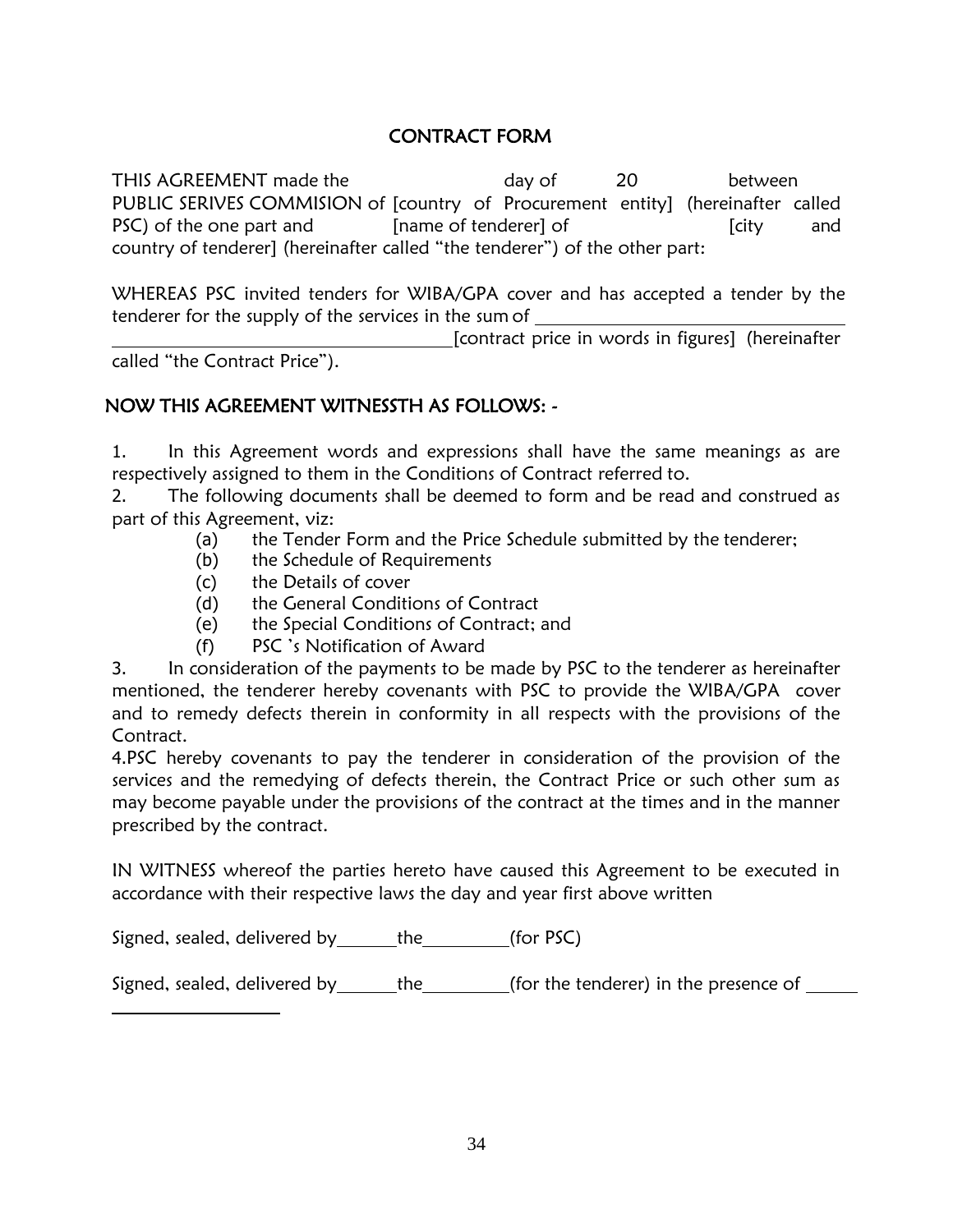# CONFIDENTIAL BUSINESS QUESTIONNAIRE

You are requested to give the particular indicated in Part 1 and either Part 2(a), 2(b), or  $2(c)$ 

<span id="page-34-0"></span>Whichever applies to your type of business

|                            | You are advised that it is a serious offence to give false information on this<br>Form. Part General:<br><b>Business Name</b> |                            |
|----------------------------|-------------------------------------------------------------------------------------------------------------------------------|----------------------------|
|                            | Location of business premises                                                                                                 |                            |
|                            |                                                                                                                               |                            |
|                            |                                                                                                                               |                            |
|                            | Nature of business                                                                                                            |                            |
|                            |                                                                                                                               |                            |
|                            | Maximum value of business which you can handle at any one time<br>Kshs                                                        |                            |
|                            | Part $2(a)$ – Sole Proprietor:<br>Party $2(b)$ – Partnership<br>Give details of partners as follows                           |                            |
| 1.<br>2.<br>3.<br>4.<br>5. | Name Nationality                                                                                                              | Citizenship Details Shares |
|                            |                                                                                                                               |                            |
|                            | Part $2(c)$ – Registered Company:<br>Private or public                                                                        |                            |
|                            | State the nominal and issued capital of the company<br>- Nominal Kshs                                                         |                            |
|                            | 35                                                                                                                            |                            |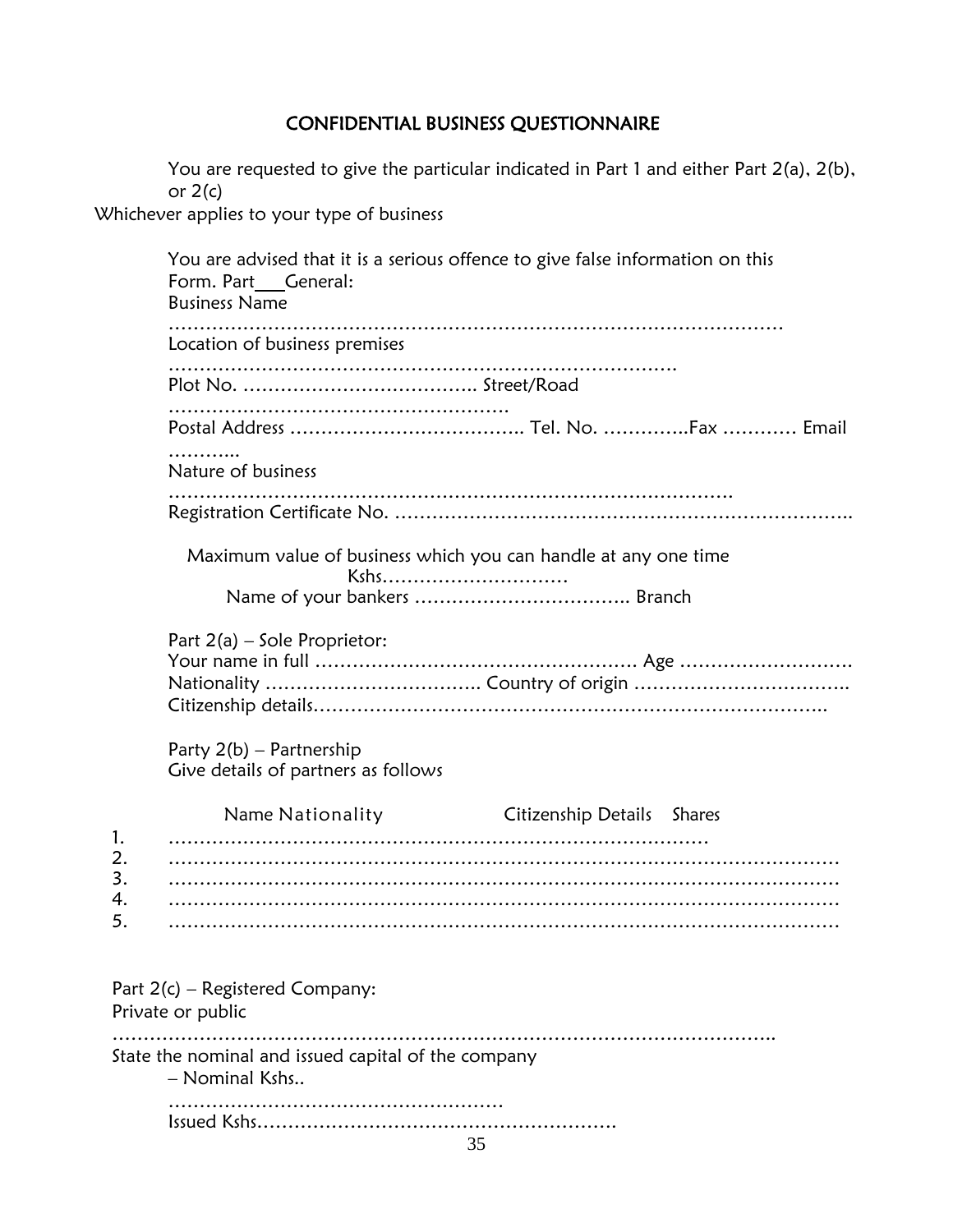| Give details of all directors as follows |                                   |  |
|------------------------------------------|-----------------------------------|--|
| Name Nationality                         | <b>Citizenship Details</b> Shares |  |
|                                          |                                   |  |
|                                          |                                   |  |
|                                          |                                   |  |
|                                          |                                   |  |
|                                          |                                   |  |
|                                          |                                   |  |
|                                          |                                   |  |
|                                          |                                   |  |

If a citizen, indicate under "Citizenship Details" whether by Birth, Naturalization or Registration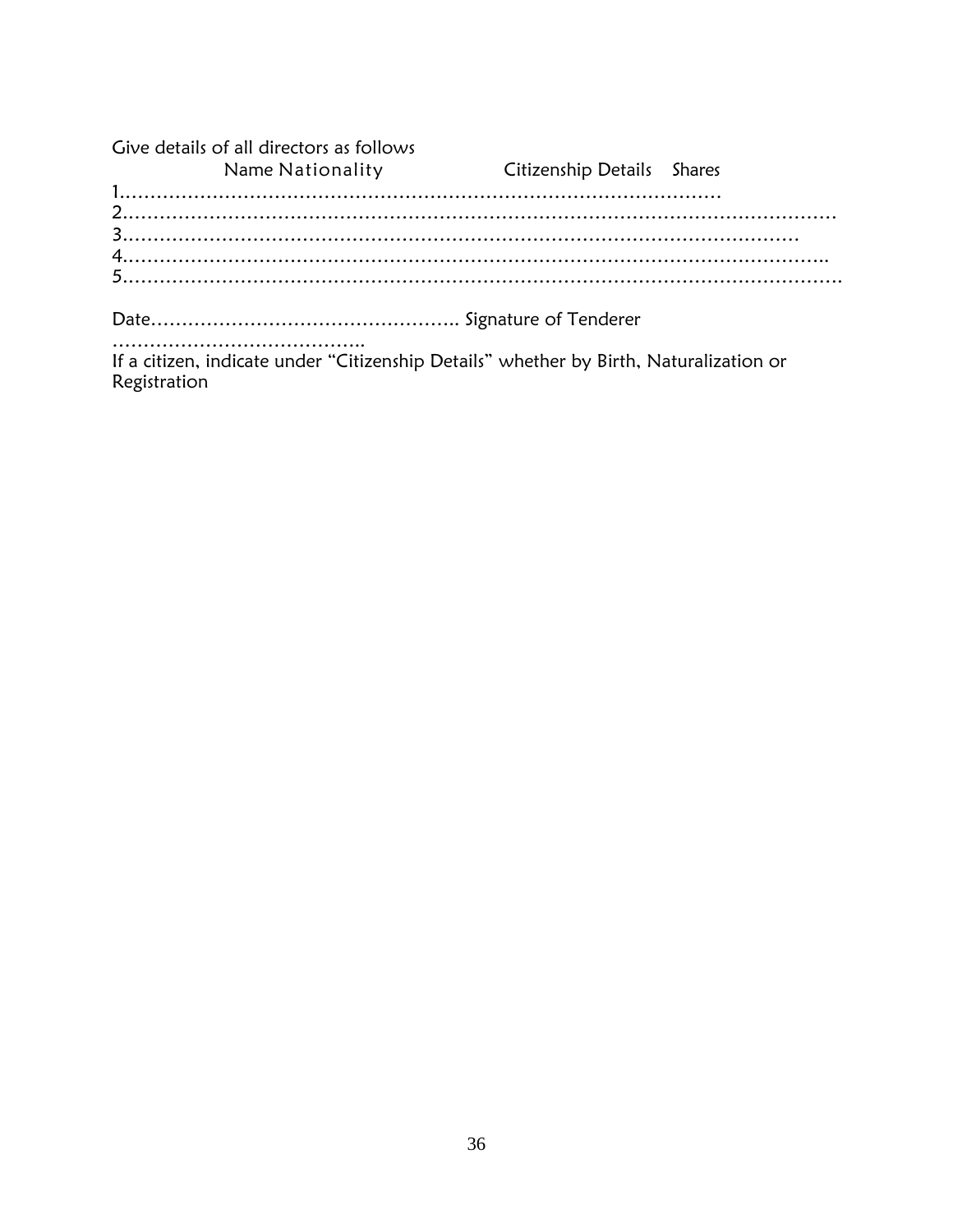### TENDER SECURITY FORM

<span id="page-36-0"></span>Whereas [*name of Bidder*] (hereinafter called <the tenderer> has submitted its bid dated [date of submission of bid] for the provision of insurance services (hereinafter called <the tender?

KNOW ALL PEOPLE by these presents that WE [name of bank] of [name of country], having our registered office at PUBLIC SERVICE COMMISION (hereinafter called <PSC > in the sum of  $[state the amount]$  for which payment well and truly to be made to the said procuring entity, the Bank binds itself, its successors, and assigns by these presents. Sealed with the Common Seal of the said Bank this <u>end and a serien all commons of the said Bank this day</u> of

20

THE CONDITIONS of this obligation are:-

- 1. If the tenderer withdraws its tender during the period of tender validity specified by PSC on the Form; or
- 2. If the tender, having been notified of the acceptance of its tender by PSC during the period of tender validity
	- (a) fails or refuses to execute the Contract Form, if required; or
	- (b) Fails or refuses to furnish the performance security, in accordance with the Instructions to tenders.

We undertake to pay to PSC up to the above amount upon receipt of its first written demand, without PSC having to substantiate its demand, provided that in its demand PSC will note that the amount claimed by it is due to it, owing to the occurrence of one or both of the conditions, specifying the occurred condition(s)

This tender guarantee will remain in force up to and including thirty (30) days after the period of tender validity, and any demand in respect thereof should reach the Bank not later than the above stated date.

[Authorized Signatories and official stamp of the Bank]

(Amend accordingly if provided by Insurance Company)